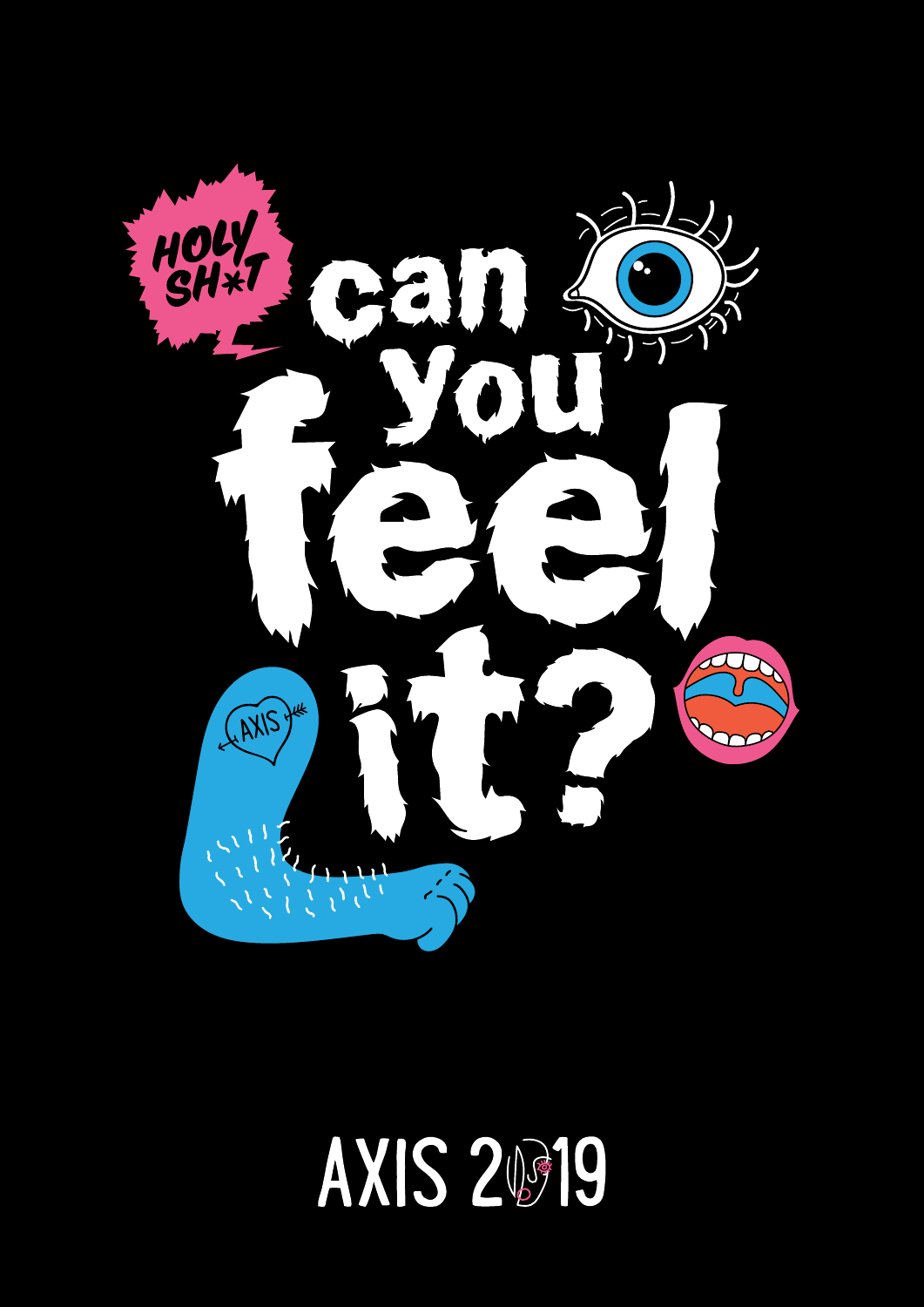# **CONTENTS**

| Publication policy & permission 12           |  |
|----------------------------------------------|--|
| Table of Supporting Material Requirements 14 |  |
| Supporting Material Requirements details17   |  |
|                                              |  |
|                                              |  |
|                                              |  |

#### **AXIS 2019 CATEGORIES**

| Magazine & Newspaper Category25              |  |
|----------------------------------------------|--|
|                                              |  |
| PR/Brand Experience & Activation Category 27 |  |
|                                              |  |
|                                              |  |
| Digital & Interactive Category  30           |  |
| Film & Video Content Category 31             |  |
|                                              |  |
|                                              |  |
|                                              |  |
| Executive Judges Choice Awards  35           |  |
|                                              |  |
|                                              |  |
|                                              |  |
|                                              |  |
|                                              |  |

#### **IMPORTANT DATES FOR YOUR 2019 DIARY**

Closing date for entries: 4pm on Tuesday 22 January 2019 Late entry deadline: 4pm on Thursday 24 January 2019 Hard copy material deadline: 4pm on Friday 1 February 2019

#### **NOTES:**

- All supporting material must be uploaded online before the entry deadlines for the entry to be submitted and accepted as complete.
- All hardcopy material must be sent to The Conference Company before the deadline for the entry to be accepted as complete.
- All entries submitted after the closing date of 22 January will be subject to late penalty fees as outlined on page 10.
- Membership is defined as being a paid-up member of Comms Council between 1st April 2018 and 31st March 2019.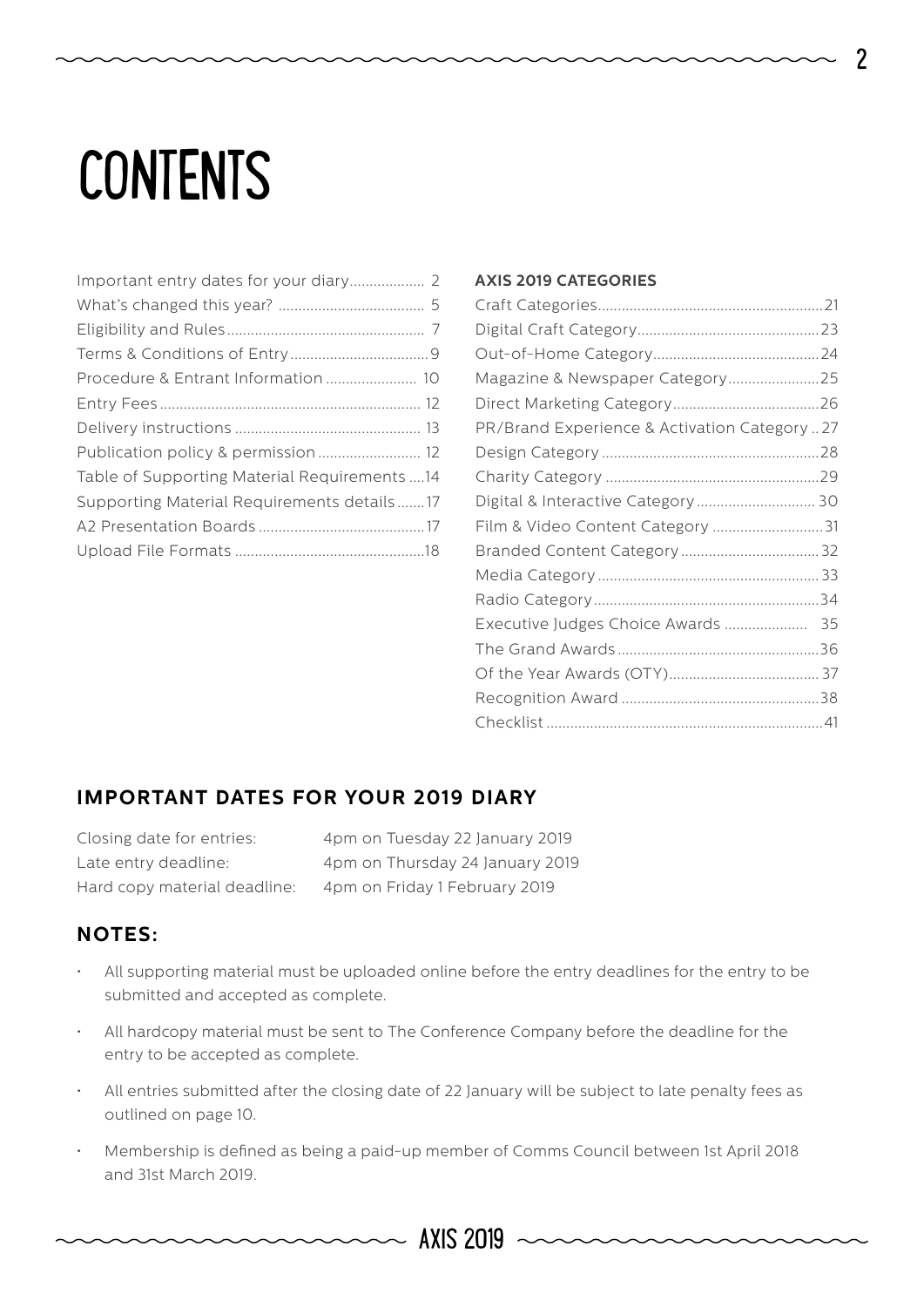### A WORD FROM THE COMMS COUNCIL

We've probably all heard people say that creative awards don't matter. That they're simply the industry talking to itself and that clients don't really care about them.

#### **These people couldn't be more wrong.**

Awards programmes like Axis are about recognising creativity and the evidence in favour of creativity is not only overwhelming but is continuing to mount. The statistic from Peter Field and Les Binet that stands out the most is this "Creatively awarded campaigns are nearly 10x more efficient at increasing share of market than other campaigns".

Creativity therefore is at the heart of strong brands and at the Commercial Communications Council we believe in the vital importance of The Brand and therefore of brand-building communications.

Without the intangible assets of strong brands, businesses grow more slowly, are less profitable and less valuable. It is incomprehensible to us that any business might want to walk away from brand building. But walking away is exactly what has been happening in recent years, spurred by short-term pressures to drive sales in other less beneficial ways.

If we do not re-engage with brand building, New Zealand's brands and businesses will suffer and eventually die: this is not a frivolous issue — it is about our economic vitality.

We need to lead businesses back to believing in their brands and the power of creativity. The work you do that is celebrated at Axis is at the centre of that process, so good luck to you all.



PAUL HEAD *CEO, COMMS COUNCIL*

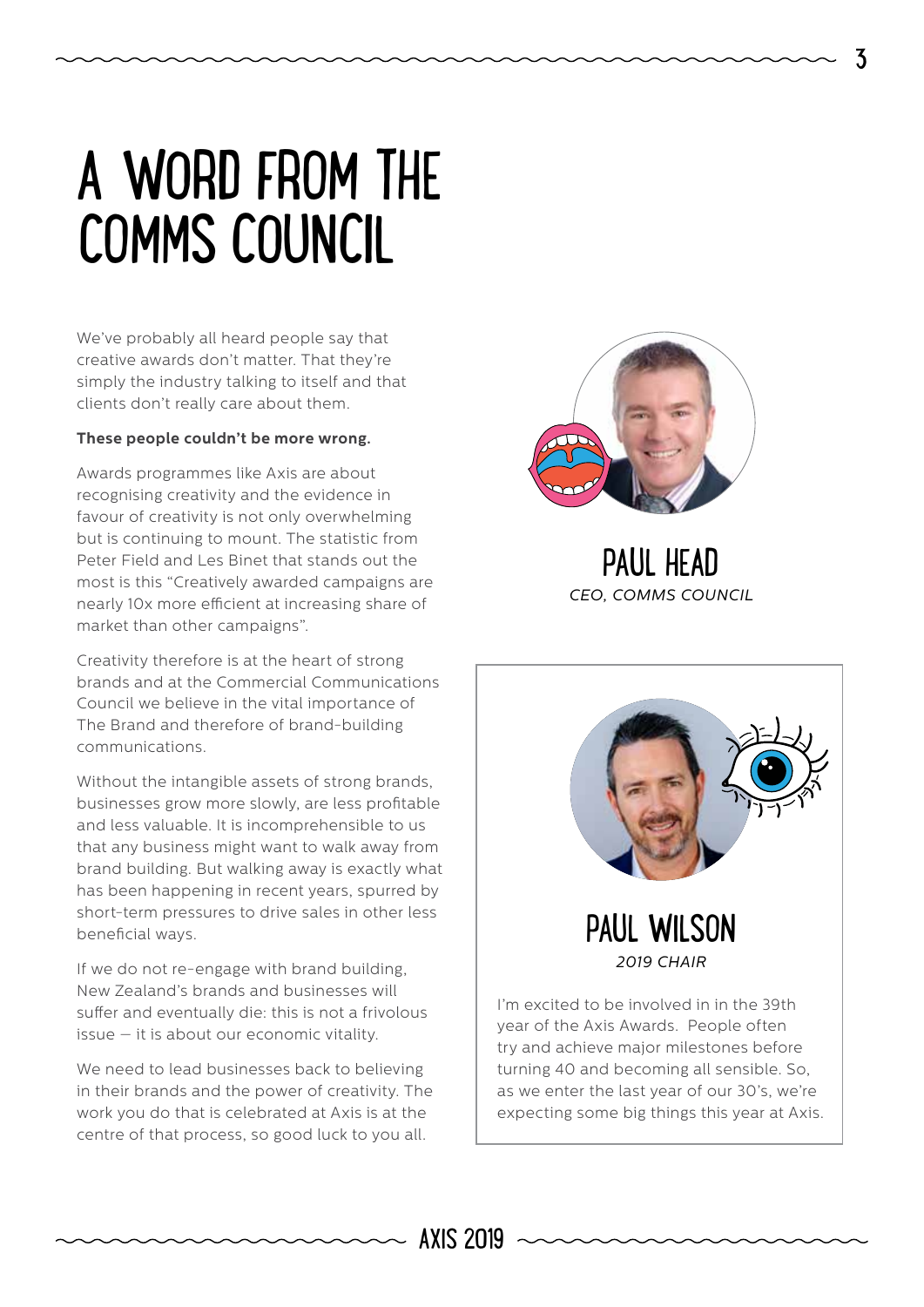### THE CONVENOR'S WISE WORDS

There are a lot of good ideas out there, ideas that make us stop and think. But the truly great ideas stop us in our tracks because of how they make us feel. They make us laugh, make us cry, make us jealous ...the best work provokes an emotional reaction from the audience.

Yes, the usual questions will be asked of the work.

Is it original and inspiring? Is it exceptionally well-executed? Is it relevant to its context?

But most importantly, Axis is looking to celebrate the work that leaves a lasting impression on us, the work that truly moves us and in turn moves the industry forward.

Welcome to Axis 2019. Can you feel it?



SHANE BRADNICK *2019 CONVENOR OF JUDGES*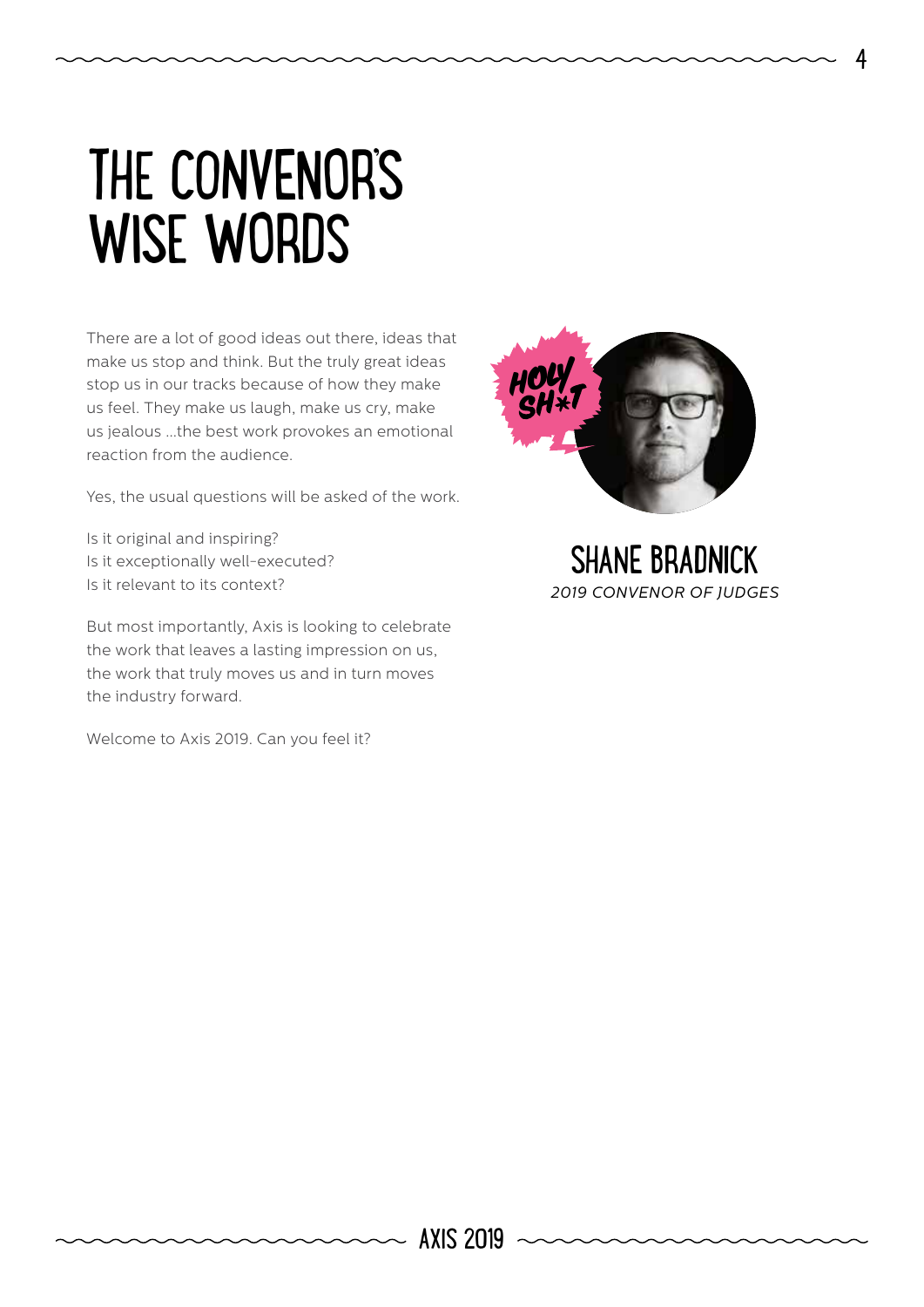### WHAT'S CHANGED THIS YEAR?

#### **CRAFT**

In the craft category, the animation category has been expanded into \*new 2D and 3D sub-categories.

#### **PR & BRAND EXPERIENCE/ ACTIVATION CATEGORY**

A \*new category awarding the "Use of Technology in PR" has been added. This will award technology that pushes the boundaries of digital innovation to execute or support a PR campaign.

### **DIGITAL AND INTERACTIVE**

A \*new category "Influencer" has been added, which expands on from "Use of Social Media". Entries in this category will need to demonstrate how the creative use of influencers or brand ambassadors, collaborative and usergenerated content led to an increase in a brand or organisation's reach and awareness and/or to drive business results.

### **RADIO / AUDIO**

A \*new category awarding the use of "Voice" has been added. Judges will award great use of innovative voice-activated technology. Think 'Google Home of the Whopper'. Any length.

### **MEDIA**

We have added an integrated sub-category into the Media category.

### **BRAND AXIS**

This is only the second year for this award. The award will shine a light on the major brand-building work that has been the result of a successful creative collaboration between agency and client, here in Aotearoa. It will be awarded to both a Marketing Client and their Agency who have created excellent creative brand work for five + years. The deadline for these entries is later – Friday 16th February. This award will be judged by the Executive Judging panel.

### **Please read all entry categories carefully this year.**

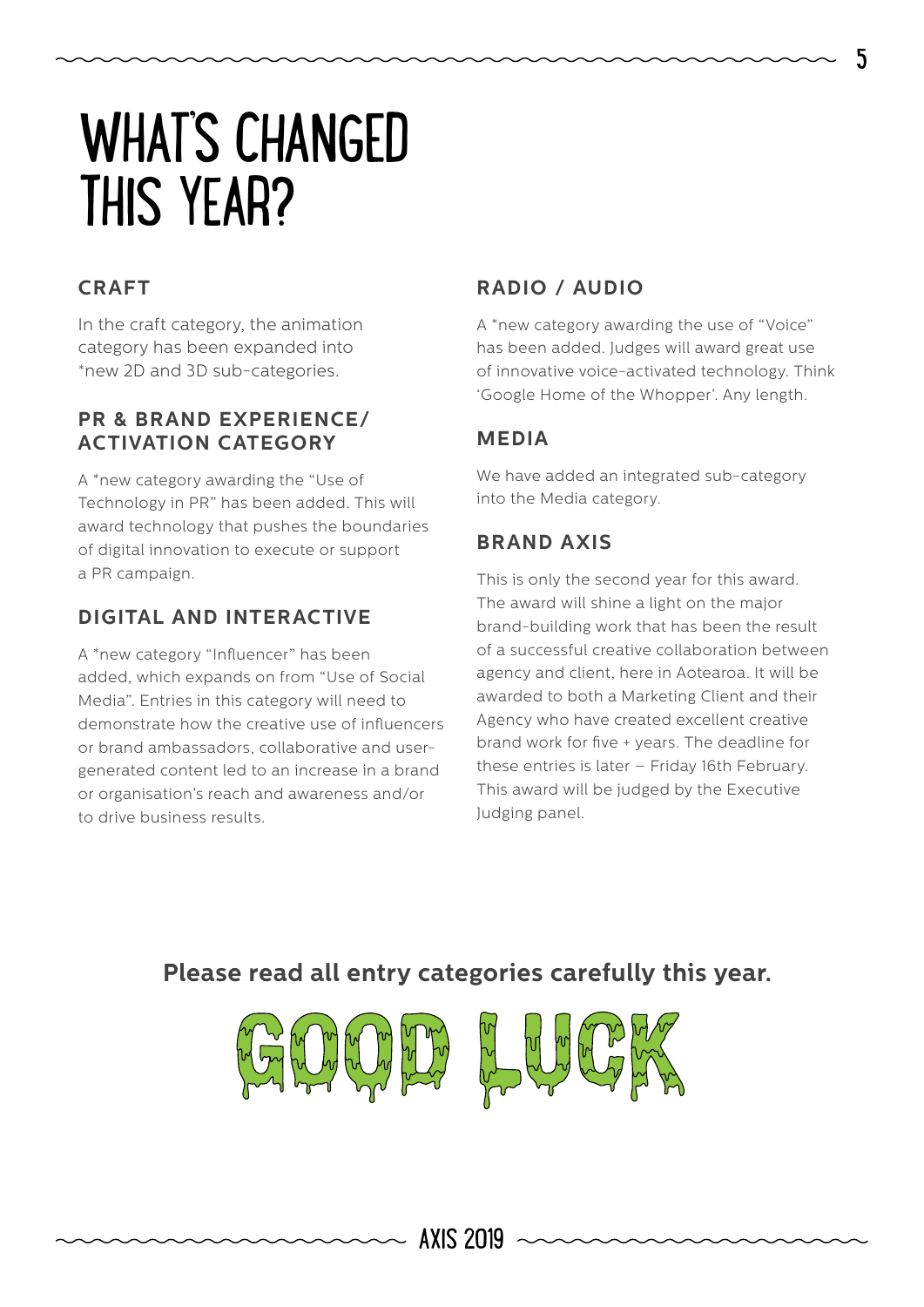



# TERMS & CONDITIONS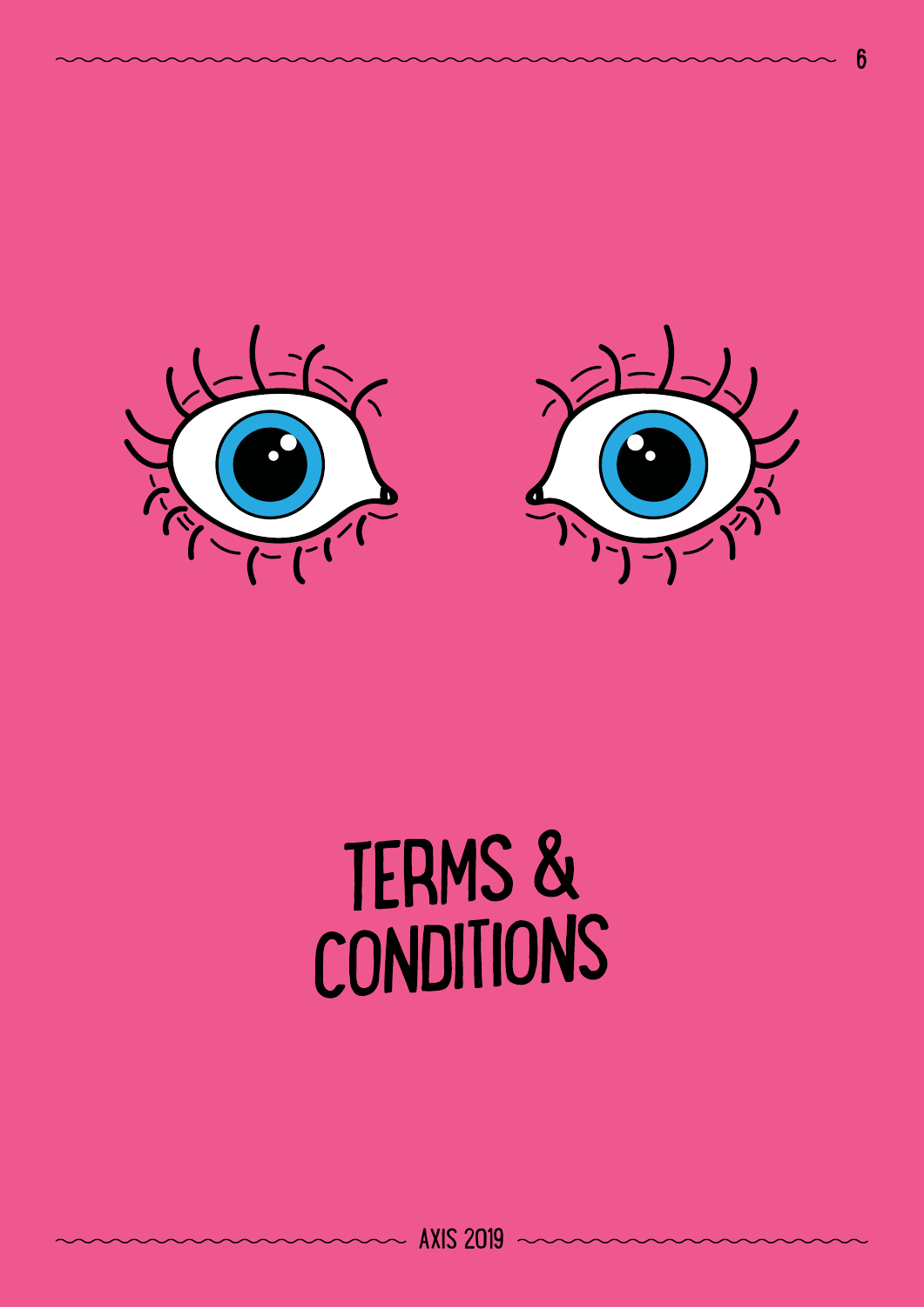### **ELIGIBILITY** AND RULES

The New Zealand Axis Awards celebrate the best work written, produced, developed and managed locally from 2018.

- 1. Any work commercially released and first published or aired between 1st January 2018 and 31st December 2018 is eligible for entry. HOWEVER, work that was entered for Axis 2018 is not eligible to be entered again for Axis 2019. Work entered in previous years is only eligible as part of a campaign entry and only when outnumbered by new advertisements of the same campaign.
- 2. Work created in New Zealand for overseas markets (which did not run in New Zealand) is now eligible in all categories and is eligible to be entered for the Grand Axis (not including Charity entries). Proof will be required however, that the work was NZ originated, developed and creatively lead by a NZ creative team. If this proof is not sufficient then the entry may be marked down by the judges or be deemed ineligible.
- 3. Work that has run overseas in the Craft category is eligible. However, the director/editor / cinematographer/3-D designer/animator/composer/sound designer or arranger MUST be domiciled in New Zealand.
- 4. Overseas production companies can submit work provided the work was run in New Zealand. Production companies who have an overseas office don't have the right to enter everything they do from that office just because head office is in Auckland.

5. Entries submitted must be those versions that were produced in response to a genuine brief from a client and were made available to the public through legal mediums. Advertisements for which there is no client or that were not commissioned by a client (i.e. scam ads) will not be accepted. The judges reserve the right to request a full media schedule from each entrant company to verify the authenticity of the ad(s) in the event that entry is a finalist or winner. Director's cuts will not be accepted. Advertising agencies' own advertisements including self-promotional items or situations vacant ads are not eligible for entry.

7

- 6. "Call for entries" campaigns are not eligible for entry.
- 7. Agencies, typographers, photographers, design agencies, commercial businesses, freelancers and production companies may submit entries.

#### **CRAFT CATEGORIES**

- 8. Campaigns cannot enter craft categories. Single executions only.
- 9. Agencies cannot enter Craft categories 1–11 (unless the agency itself was responsible for the crafting of the work rather than commissioning it).
- 10. Agencies can enter Craft categories 12–19.
- 11. Category 19 is accepted as an agency craft category, but any photographer/ illustrator/ re-toucher is also eligible to enter.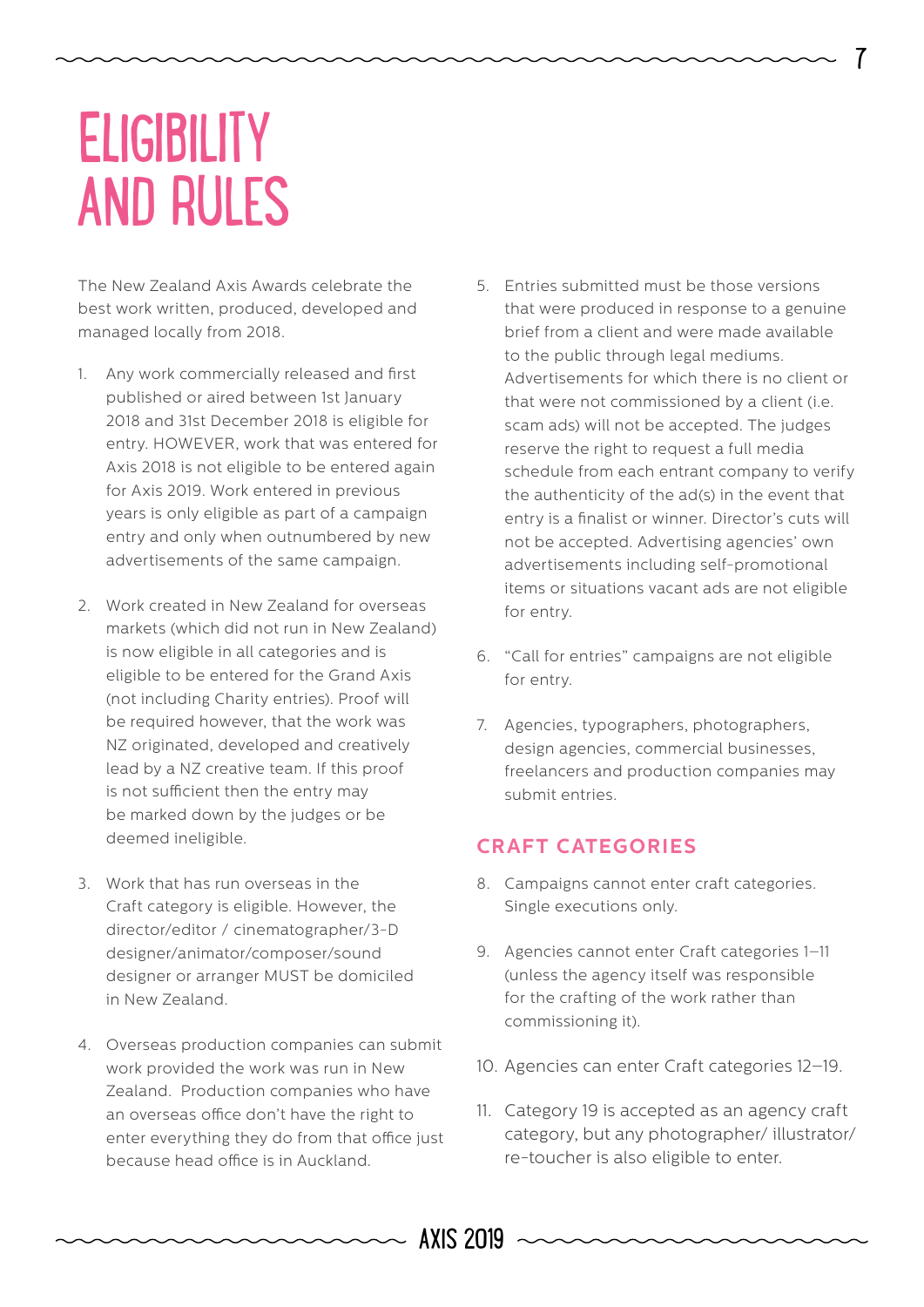- 12. Charity entries can be entered into any craft category by agencies and production companies as above.
- 13. If an entry requires an explanation to describe its context, please provide this in the 'Notes' field of the online form. The description is a maximum of 100 words.
- 14. Check with your Production Company or Agency before entering work to avoid duplicate entries. Please note that the Comms Council does not refund for any duplicate entries. If a piece of work is entered more than once into one category, the Comms Council reserves the right to remove one of those entries from the Awards. In the case of entries in the Craft category, if both a production company and an agency enter the same work, the production company's entry will be favoured over an agency's. In the case of all other categories, if both an agency and production company enter the same work, an agency's entry will be granted favour.
- 15. The jury reserves the right to move entries to another category if it is felt they have unintentionally been entered into the wrong one.
- 16. Note re Public Service: Public Service (advertising paid for by a government department or non-commercial body) can be entered in any category and is eligible for any award including a Grand Prix and the Grand Axis award.
- 17. If an entry is submitted in any category (other than category For Good) for a commercial brand using a corporate social responsibility strategy that benefits a charity, please note that you will be contacted to explain the commercial benefit for the brand prior to judging. This work cannot be entered into any Charity category.
- 18. Entries, which, up to and including the final date of judging, have had a complaint upheld by the Advertising Standards Complaints Board, will not be accepted, unless they have been subsequently modified to comply with the Codes of Practice. It is the responsibility of the entrant to withdraw such work should an infringement arise prior to the Axis Awards show.
- 19. If you are going to enter a hype video or case study, it can be no longer than two minutes duration.
- 20. You may be asked to provide a 30' version if you make it through to finalist stage.
- 21. Eligibility & Declaration Form: Entrants are required to complete the Eligibility & Declaration form for each entry acknowledging that the entry is a true and accurate representation and giving permission for the Comms Council to use at their discretion any material submitted for the COMMS COUNCIL AXIS Awards. The Eligibility & Declaration form must be signed by the Creative Director (or equivalent) for the entry to be eligible. The Eligibility & Declaration Form is automatically emailed when first creating the entry online.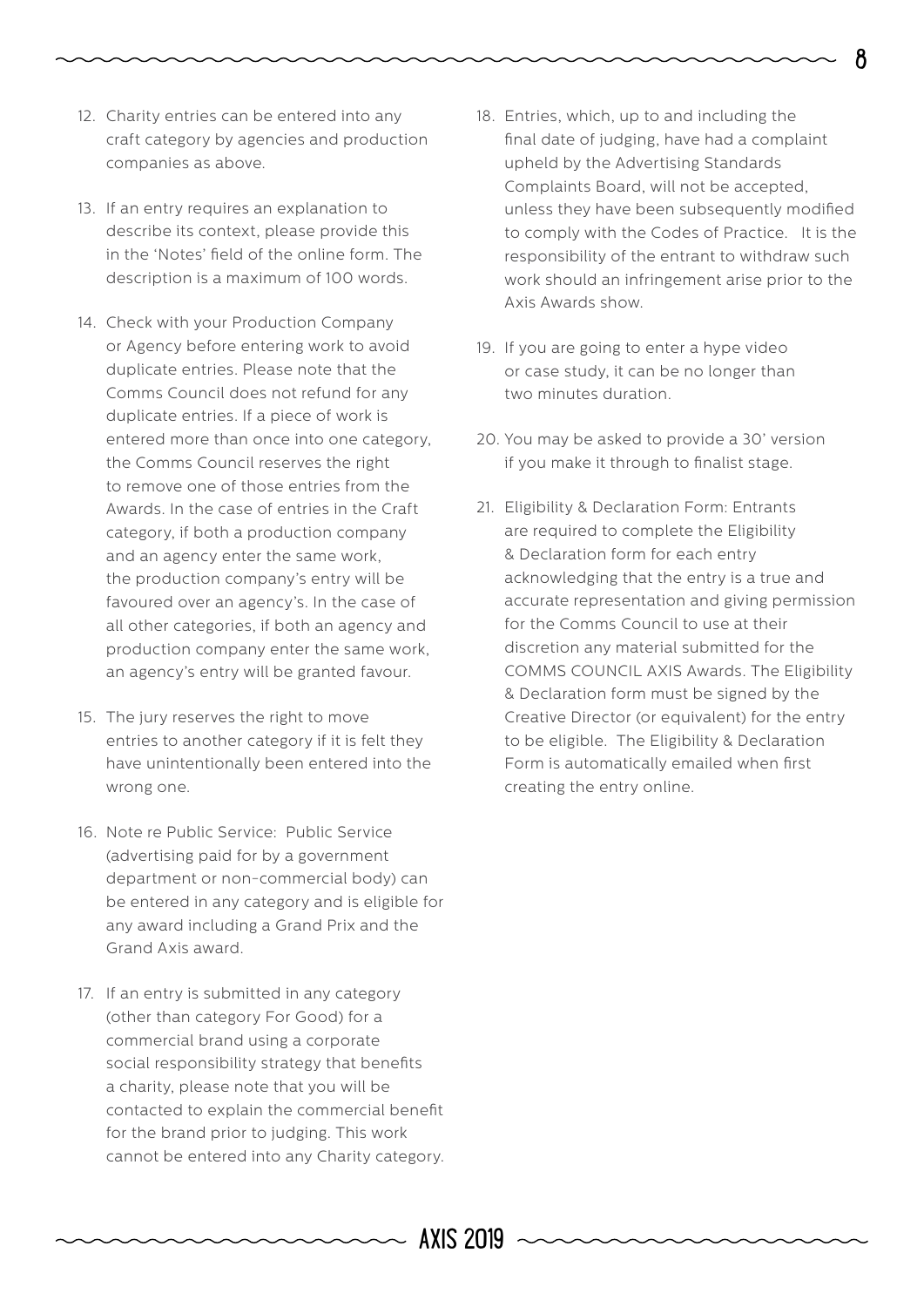### TERMS & CONDITIONS OF ENTRY

- 1. The decision of the judging panel is final and under no circumstances will debate or correspondence be entered into.
- 2. The entrant agrees that the Comms Council will not accept responsibility for errors or omissions or for work lost or damaged under any circumstances.
- 3. Entrants are responsible for ensuring that they have the right to use the images and/or music contained in their entry material. This should include use in, but is not restricted to websites, partner company websites and other public domains.
- 4. The entrant grants the Comms Council permission to show the entries at the Axis Awards show and at other times as they deem appropriate in association with the Axis Awards. It is a condition of entry that the Comms Council reserve the right and shall be permitted at all times to use, at their discretion, any material submitted for Axis Awards on the Comms Council websites, in promotional material, historical reference, articles and such other means as they deem appropriate for such material.
- 5. Entrants will be notified that they have achieved finalist status and only then will they be asked to provide full credits which will be used as the Comms Council deem appropriate.
- 6. IMPORTANT: Credits will appear on screen at Axis awards as you provide them – please take care when supplying credits.
- 7. All entrants are to collect their materials from The Conference Company after the Axis Awards show. Entrants will be contacted to arrange a courier at their own expense.

9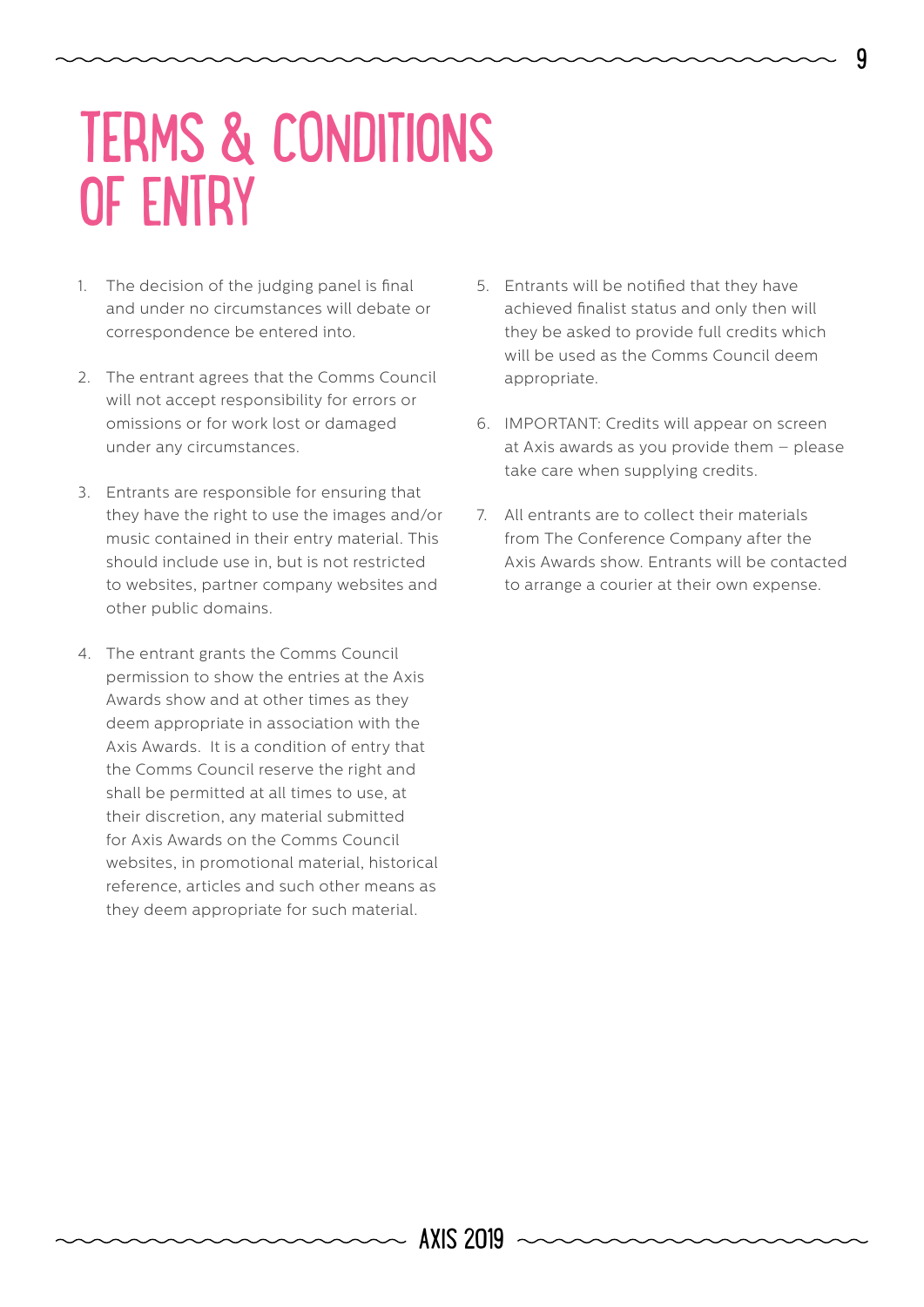### PROCEDURE & ENTRANT INFORMATION

#### **REGISTRATION**

- Click on the link to the online registration and submit the requested details which include a username and password, Agency/ Production Company name and contact details. The contact details requested are for the individual responsible for that entry.
- Your username and password allow you to update or change details if need be.
- You must accept the terms & conditions of entry (as outlined previously).

#### **ENTRY DETAILS**

- Entry details are entered online and include the entry title, type of entry (single or campaign), category entered, client/ advertiser and date the work first appeared.
- The same entry may be submitted in more than one category (under the rules), but please note that each individual entry must have its own entry form, entry number and supporting materials.
- If you are entering your work into more than one category and boards are required, you must provide separate A2 boards for each category. Boards cannot be transferred from category to category during judging.
- When you have completed filling in the details of your entry, an entry number is automatically generated. This will be emailed to you together with a summary of your entry and an Eligibility & Declaration Form for each entry.
- For an entry to be deemed accepted by The Conference Company you must provide one signed Eligibility & Declaration Form for each entry. (The form is attached to your entry confirmation email). You may submit either a hard copy or an electronic copy. If the form is not received by the first closing deadline this will render the entry late.
- For an entry to be deemed accepted by The Conference Company, all supporting material that is to be submitted online must be submitted by the entry deadlines. If it is not received by the first closing deadline this will render the entry late and as such the entry will become subject to a late entry fee. (Refer fees page)
- For an entry to be deemed accepted by The Conference Company you must also provide your method of payment. You will need to either enter your credit card details into the system as you complete your entries or pay by bank transfer to the Comms Council
- Late submissions of any material will not be accepted under any circumstances.
- The entry, links, hype videos, hard copy and supporting material MUST NOT contain any entrant/agency or contributing company branding to ensure impartial judging. This includes logos and the written names.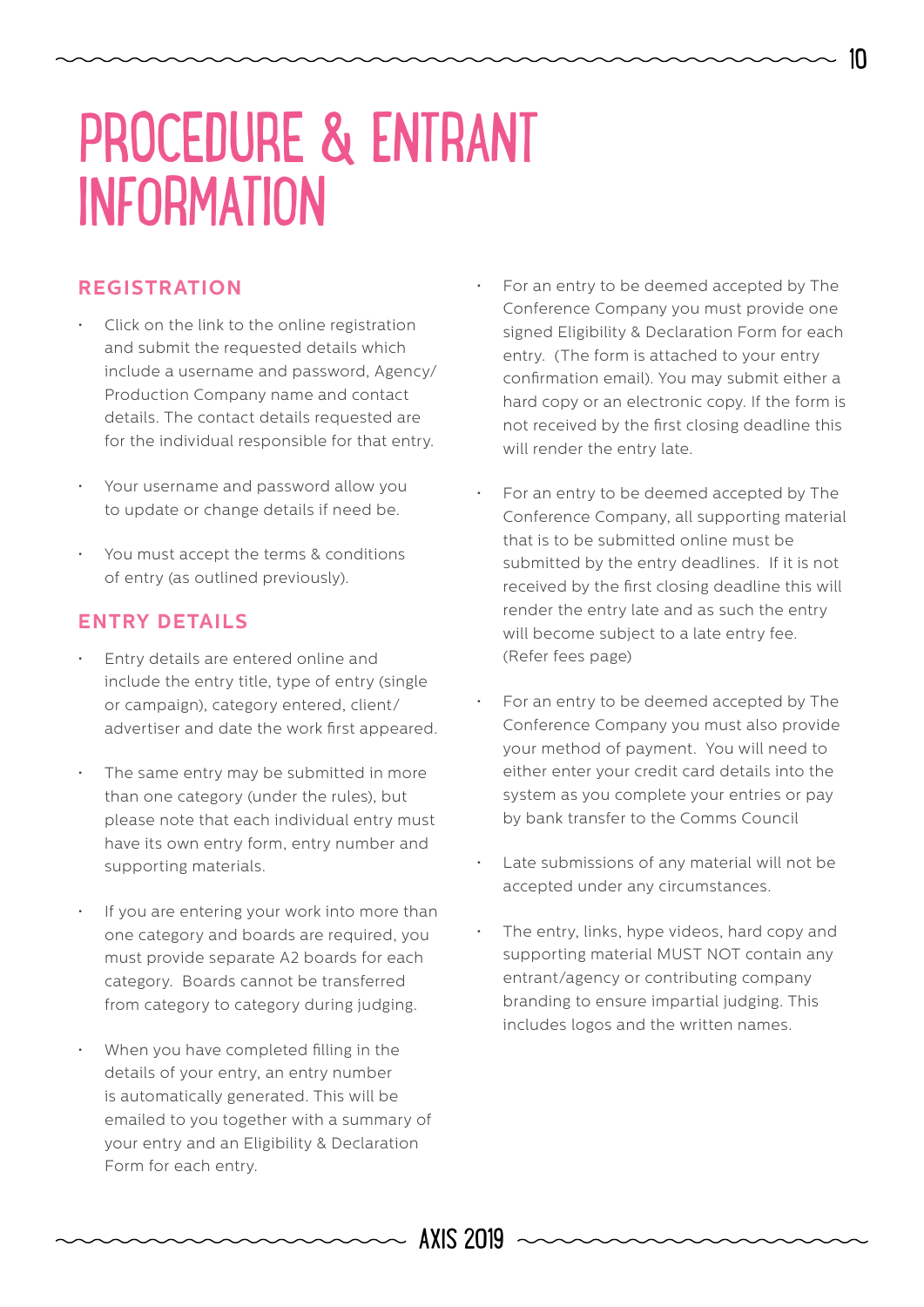### **DEADLINES**

- Entries must be submitted to The Conference Company and received by 4.00 pm on Tuesday 22 January 2019.
- Please note a late entry extension is available. However, for those wanting to use this, there will be a late payment fee payable, being the lesser amount of double the entry fee + GST or entry fee plus \$1,000 + GST each late entry.
- Prior approval for the late entry extension must be obtained from The Conference Company by emailing axis@theconferencecompany.com or calling 09 360 1240 before 4.00 pm on Tuesday 22 January 2019.

• A late entry must be received by The Conference Company by 4.00 pm on Thursday 24 January 2019 and must be accompanied by the late payment fee.

- All supporting material must be uploaded by the deadlines noted above, for the entry to be accepted as complete.
- **All hard copy material must be received by The Conference Company by 4pm on Friday 1 February 2019 for the entry to be accepted as complete.**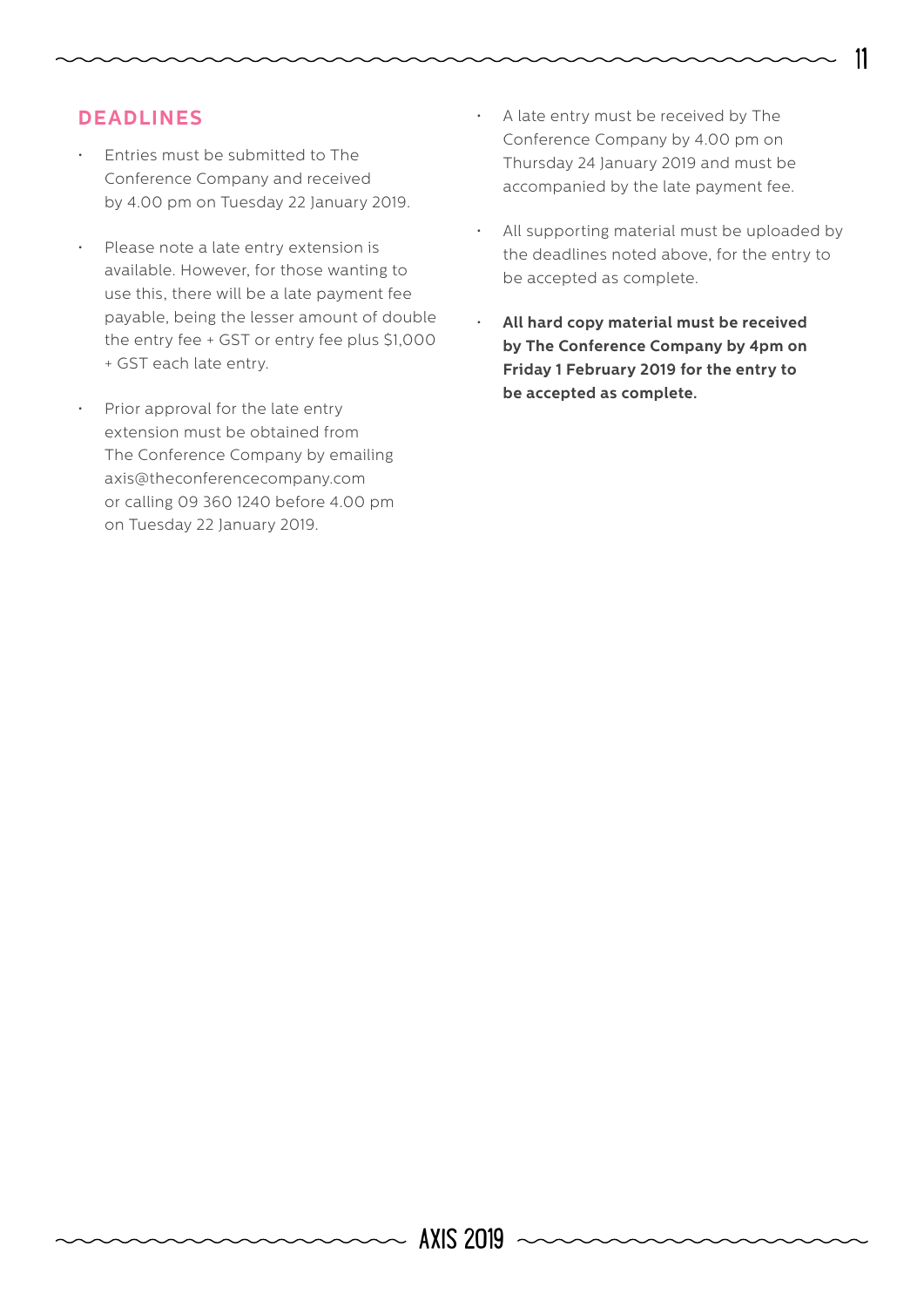# ENTRY FEES

There is no discount for entering single items into multiple categories.

To receive a discount fee for campaign entries into three or more categories, the campaign entered must be the same campaign.

#### **COMMS COUNCIL MEMBERS**

| Single item (per category) | \$325+GST  |
|----------------------------|------------|
| Campaign                   | \$420+GST  |
| Campaigns - 3 Categories   | \$1185+GST |
| Campaigns - 4 Categories   | \$1500+GST |
| Campaigns - 5 Categories   | \$1750+GST |

#### **NON-COMMS COUNCIL MEMBER AGENCIES**

| Single item (per category) | \$1500+GST   |
|----------------------------|--------------|
| Campaign                   | \$2800+GST   |
| Campaigns - 3 Categories   | \$6510+GST   |
| Campaigns - 4 Categories   | \$8270+GST   |
| Campaigns - 5 Categories   | \$10,000+GST |

#### **FREELANCERS/PRODUCTION COMPANIES**

| Craft entries | $$375 + GST$ |
|---------------|--------------|
| Single item   | $$500 + GST$ |
| Campaign      | $$600 + GST$ |

Please note an extension of 48 hours is available, however for those wanting to use this, there will be a late payment fee payable, being the lesser amount of double the entry fee + GST or entry fee plus \$1,000 + GST for each late entry.

#### **HOW TO PAY**

Payment or proof of payment must accompany each entry. Payments can be made by:

Visa or Mastercard through the online form. Note: A 3% commission fee for paying by credit card.

Bank Transfer to the Communication Agencies Association:

| Bank:      | BNZ                      |
|------------|--------------------------|
| Branch:    | Ponsonby                 |
| Account:   | 02 0248 0238645 00       |
| Reference: | Axis 2019 +              |
|            | Your Agency/Entrant Name |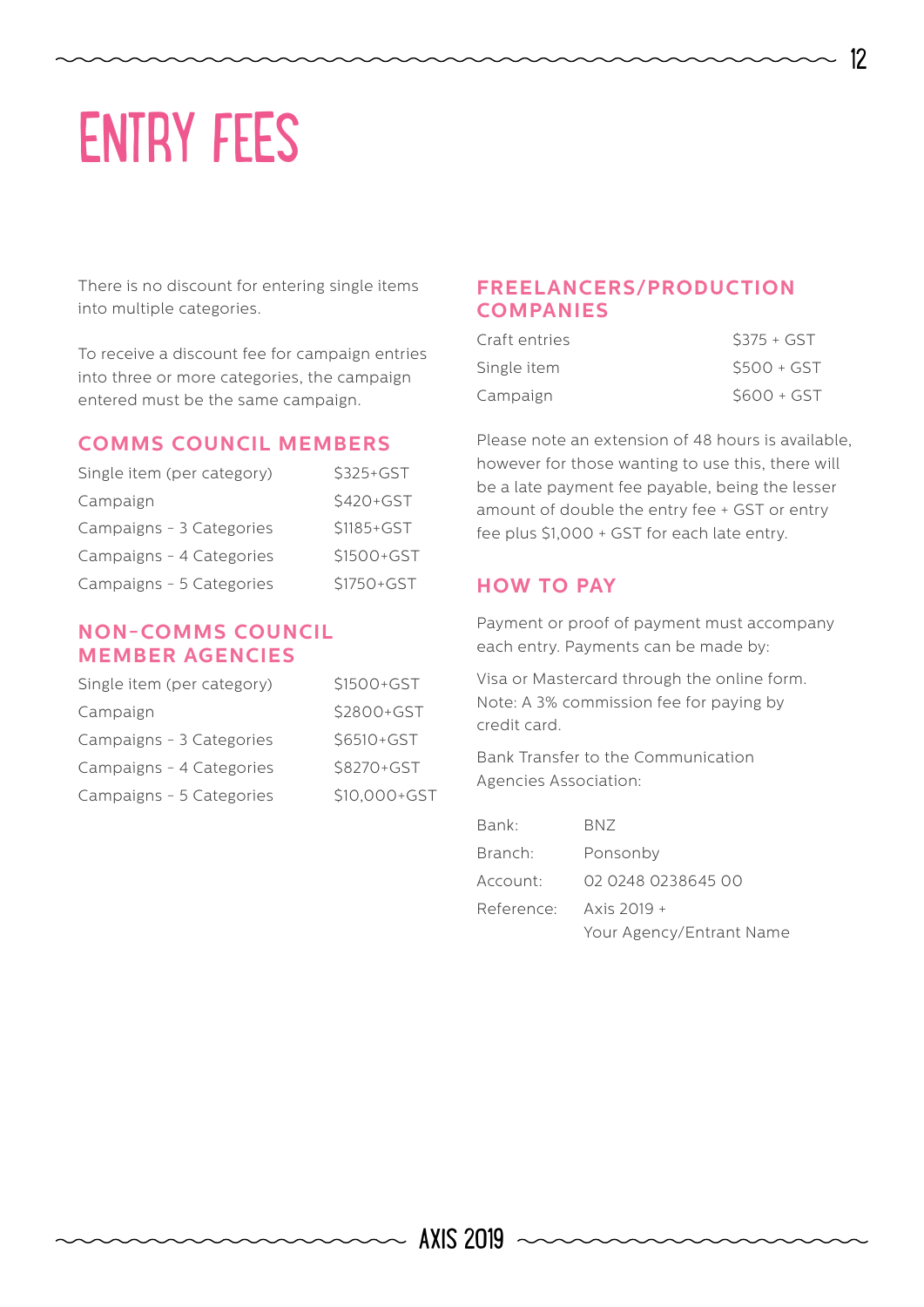- Entries will not be processed until all monies are received.
- Entry Fees are non-refundable under any circumstances. This applies to any entries that may be disqualified for any reason by the Convenor of Judges.
- You must include the entry number on all material. Each individual entry must have a unique entry number.
- When sending hard copy material, please ensure you clearly label the back of each item with the entry number, entry title and category entered. If you are submitting more than one entry and you wish to send them in one box, please wrap materials separately and label each with entry numbers. Please DO NOT include agency or production company name.

#### **DO NOT SEND YOUR ENTRY/ MATERIAL TO THE COMMS COUNCIL**

Send all materials plus your Eligibility & Declaration forms prepaid to The Conference Company. Please address to The Conference Company, COMMS COUNCIL 2019 AXIS Awards and send to:

#### **Courier Address**

31C Normanby Road Mt Eden 1024 Auckland

#### **Postal Address**

PO Box 90-040 Auckland 1142

#### **Contact details**

| Phone: +64 9 360 1240                |
|--------------------------------------|
| $Fax: +6493601242$                   |
| email: axis@theconferencecompany.com |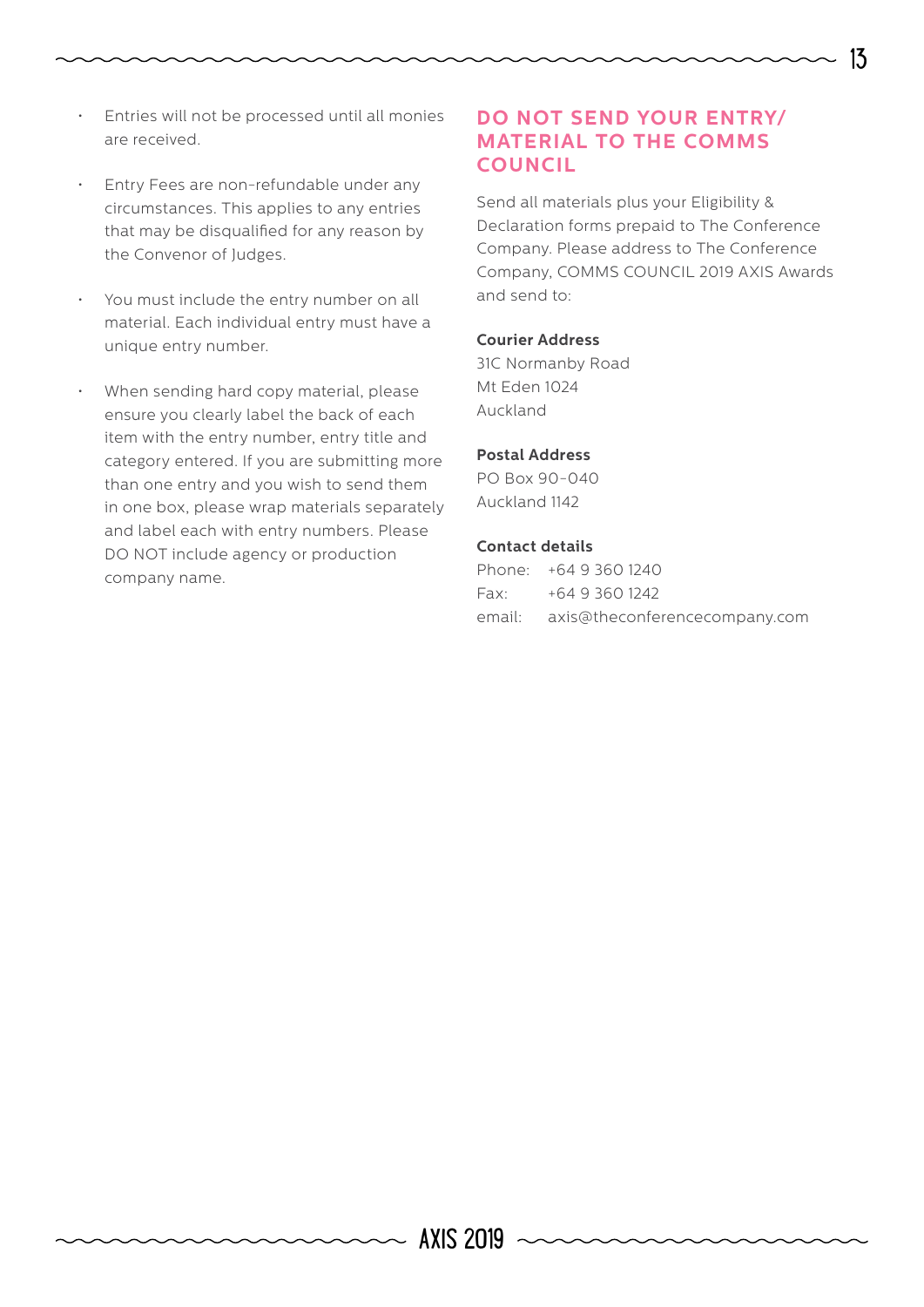### SUPPORTING MATERIAL REQUIREMENTS TABLE

| <b>MAIN</b><br><b>CATEGORY</b> |                       | <b>SUB-CATEGORY</b>                               | <b>Types of Material to be uploaded</b><br>online by 22 January 2019 |                           | <b>Hardcopy material to be submitted</b><br>by 1 February 2019 |                               |
|--------------------------------|-----------------------|---------------------------------------------------|----------------------------------------------------------------------|---------------------------|----------------------------------------------------------------|-------------------------------|
|                                |                       |                                                   | Ways to show your<br>work                                            | Case study/hype<br>video? | <b>A2 Board</b>                                                | Other                         |
| 1                              |                       | Editing (on any screen)                           | Film/TV                                                              | $\boldsymbol{\mathsf{X}}$ | $\boldsymbol{\mathsf{x}}$                                      |                               |
| $\mathbf 2$                    |                       | Cinematography (on any screen)                    | Film/TV                                                              | $\chi$                    | Х                                                              |                               |
| 3                              |                       | Moving Image - 2D Animation                       | Film/TV                                                              | optional                  | Х                                                              |                               |
| $\overline{4}$                 |                       | Moving Image - 3D Animation                       | Film/TV                                                              | optional                  | $\boldsymbol{\mathsf{x}}$                                      |                               |
| 5                              |                       | Visual Effects (on any screen)                    | Film/TV                                                              | $\checkmark$              | Х                                                              |                               |
| 6                              |                       | Art Direction                                     | Film/TV                                                              | $\boldsymbol{\mathsf{X}}$ | $\boldsymbol{\mathsf{x}}$                                      |                               |
| 7                              |                       | Direction                                         | Film/TV                                                              | $\chi$                    | Х                                                              |                               |
| $\,8\,$                        |                       | Original Soundtrack - Film & Screen Content       | Film/TV                                                              | $\chi$                    | $\chi$                                                         |                               |
| $\mathsf 9$                    |                       | Original Soundtrack - Radio                       | Audio/MP3                                                            | $\boldsymbol{x}$          | $\boldsymbol{\mathsf{x}}$                                      |                               |
| 9a                             |                       | Original arrangement of existing music            | Audio/Film/MP3                                                       | $\chi$                    | Х                                                              |                               |
| $10$                           | <b>CRAFT</b>          | Sound Design - Film & Screen Content              | Film/TV/Video                                                        | $\boldsymbol{\mathsf{X}}$ | $\boldsymbol{\mathsf{x}}$                                      |                               |
| 11                             |                       | Sound Design - Radio                              | Audio/MP3                                                            | $\boldsymbol{x}$          | Х                                                              |                               |
| 12                             |                       | Copywriting - Magazine & Newspaper                | Image                                                                | $\chi$                    | $\boldsymbol{\mathsf{x}}$                                      | Script optional               |
| 13                             |                       | Copywriting - Out of Home                         | Image                                                                | $\chi$                    | $\boldsymbol{\mathsf{x}}$                                      | Script optional               |
| 14                             |                       | Copywriting - Radio                               | Audio/MP3                                                            | $\chi$                    | $\chi$                                                         | Script optional               |
| 15                             |                       | Copywriting - Film and Video                      | URL/Film/TV                                                          | $\chi$                    | Х                                                              | Script optional               |
| 16                             |                       | Copywriting - Other                               | Images/URL/App                                                       | $\chi$                    | $\checkmark$                                                   | Script optional               |
| $17\,$                         |                       | Art Direction & Typography - Magazine & Newspaper | Image                                                                | $\boldsymbol{\mathsf{X}}$ | Optional                                                       |                               |
| 18                             |                       | Art Direction & Typography - Out of Home          | Image                                                                | $\boldsymbol{\mathsf{X}}$ | ✓                                                              |                               |
| 19                             |                       | Image (inc. photography/illustration/retouching)  | Image                                                                | $\chi$                    | $\checkmark$                                                   |                               |
| 20                             |                       | Digital Copywriting                               | JPEG/URL/Entry URL/<br>App                                           | Х                         | Х                                                              |                               |
| 21                             |                       | Digital Art Direction & Typography                | JPEG/URL/Entry URL                                                   | Х                         | Х                                                              |                               |
| 22                             | DIGITAL               | Interface and Navigation                          | JPEG/URL/Entry URL/<br>Film                                          | Optional                  | Х                                                              |                               |
| 23                             | <b>CRAFT</b>          | User Experience                                   | URL/Entry URL/Image                                                  | Optional                  | Х                                                              |                               |
| 24                             |                       | Digital Use of Video                              | URL/Media                                                            | Optional                  | Х                                                              |                               |
| 25                             |                       | Digital Use of Music or Sound Design              | URL/Audio/MP3                                                        | Optional                  | Х                                                              |                               |
| 26                             |                       | <b>Billboard Advertising</b>                      | JPEG Image                                                           | $\boldsymbol{\mathsf{X}}$ | $\checkmark$                                                   |                               |
| 27                             |                       | Out-of-Home Poster                                | JPEG Image                                                           | Х                         | $\checkmark$                                                   |                               |
| 28                             | OUT OF<br><b>HOME</b> | <b>Transit Advertising</b>                        | JPEG Image                                                           | Х                         | ✓                                                              |                               |
| 29                             |                       | Special Build                                     | JPEG Image                                                           | Optional                  | ✓                                                              | A2 Boards need<br>to show ads |
| 30                             |                       | Digital/Interactive Outdoor                       | JPEG Image                                                           | Optional                  | $\checkmark$                                                   | in context                    |
| 31                             |                       | Non Traditional Outdoor or Ambient                | JPEG Image                                                           | Optional                  | $\checkmark$                                                   |                               |
| 32                             |                       | Out-of-Home Campaign                              | JPEG Image                                                           | Х                         | $\checkmark$                                                   |                               |
| 33                             |                       | Magazine                                          |                                                                      | Х                         | ✓                                                              |                               |
| 34                             | MAGAZINE              | Magazine Campaign                                 |                                                                      | Х                         | ✓                                                              |                               |
| 35                             | &<br><b>NEWSPAPER</b> | Newspaper                                         |                                                                      | Х                         | ✓                                                              |                               |
| 36                             |                       | Newspaper Campaign                                |                                                                      | Х                         | ✓                                                              |                               |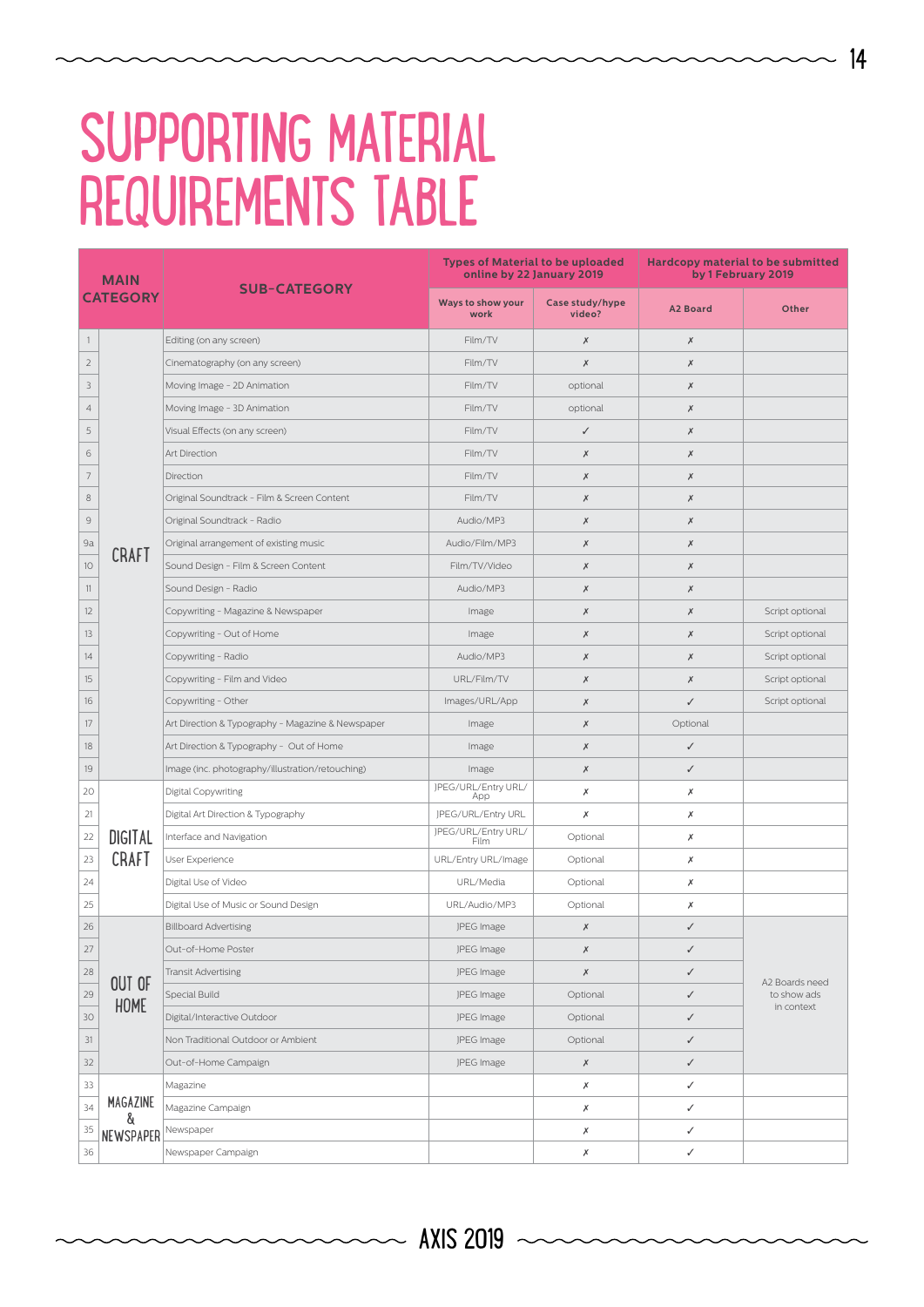### SUPPORTING MATERIAL REQUIREMENTS TABLE CONT:

| 37 | <b>DIRECT</b><br><b>MARKETING</b> | Direct Physical                                              | JPEG Image                     | Optional    | Х            | Opt. physical piece |
|----|-----------------------------------|--------------------------------------------------------------|--------------------------------|-------------|--------------|---------------------|
| 38 |                                   | Direct Digital                                               | URL/Example/Image              | Optional    | Х            |                     |
| 39 |                                   | Direct Broadcast                                             | Video/URL/Entry URL/<br>Images | Optional    | Х            |                     |
| 40 |                                   | Creative Use of Data in Direct                               | URL/Image/App                  | Recommended | Х            |                     |
| 41 |                                   | Direct Campaign                                              | Images/URL                     | Optional    | Х            | Opt. physical piece |
| 42 |                                   | Brand Experience and Activation                              | Example/Images                 | Optional    | Optional     | Opt. physical piece |
| 43 |                                   | Integrated Campaign Lead by Brand Experience &<br>Activation | URL/Examples/<br>Image         | Optional    | Optional     | Opt. physical piece |
| 44 | PR/                               | PR                                                           | Example/Images                 | Optional    | Optional     | Opt. physical piece |
| 45 | EXPERIENTIAL                      | PR Social and Digital                                        | URL/Examples/<br>Image         | Optional    | Optional     | Opt. physical piece |
| 46 |                                   | PR Campaign                                                  | URL/Examples/<br>Image         | Optional    | Optional     | Opt. physical piece |
| 47 |                                   | Use of Technology in PR                                      | URL/Examples/<br>Image         | Optional    | Optional     | Opt. physical piece |
| 48 |                                   | Design 360                                                   | JPEG/URL/Example/<br>App       | Optional    | $\checkmark$ | Opt. physical piece |
| 49 |                                   | Product Design - Tech                                        | JPEG/URL/Example/<br>App       | Optional    | $\chi$       | Opt. physical piece |
| 50 | <b>DESIGN</b>                     | Product Design - Non Tech                                    | JPEG Images/<br>Example        | Optional    | Х            | Opt. physical piece |
| 51 | CATEGORY                          | Environmental Design                                         | URL/Example/App                | Optional    | Х            | Opt. physical piece |
| 52 |                                   | <b>Experience Design</b>                                     | Images                         | Optional    | Х            | Opt. physical piece |
| 53 |                                   | Charity - Magazine & Newspaper OR Out of Home                | Image                          | Х           | ✓            |                     |
| 54 |                                   | Charity - Direct                                             | URL/Image                      | Optional    | Х            | Opt. physical piece |
| 55 |                                   | Charity - PR/Promo & Activation                              | URL/Image                      | Optional    | ✓            |                     |
| 56 |                                   | Charity - Digital or Screen                                  | Film/URL                       | Х           | Х            |                     |
| 57 | <b>CHARITY</b>                    | Charity - Radio                                              | Audio/MP3                      | Х           | Х            |                     |
| 58 |                                   | Charity - Design                                             | Image                          | Х           | Х            |                     |
| 59 |                                   | Charity - Campaign                                           | Audio/MP3/Url/<br>Images       | Optional    | ✓            |                     |
| 60 |                                   | Charity - Creative Use of Media                              | Audio/MP3/Url/<br>Images       | Optional    | ✓            |                     |
| 61 |                                   | Website                                                      | URL/Entry URL                  | Optional    | Х            |                     |
| 62 |                                   | Campaign Website                                             | URL/Entry URL                  | Optional    | $\chi$       |                     |
| 63 |                                   | Online advertising                                           | Images/URL/Entry<br>URL        | Х           | Х            |                     |
| 64 | DIGITAL &                         | Use of Social Media                                          | Images/URL/Entry<br>URL        | Optional    | Х            |                     |
| 65 | <b>INTERACTIVE</b>                | Influencer                                                   | URL/Entry URL                  | Optional    | Х            |                     |
| 66 |                                   | Mobile                                                       | URL/Entry URL                  | Optional    | $\chi$       |                     |
| 67 |                                   | Digital & Interactive Campaign                               | URL/Entry URL                  | Optional    | Х            |                     |
| 68 |                                   | Tech Driven Creative                                         | URL/Image/App                  | Recommended | Х            |                     |
| 69 |                                   | TV or Cinema 30' or below (Single)                           | Video/TVC                      | Х           | Х            |                     |
| 70 |                                   | TV or Cinema 30' or below (Campaign)                         | Video/TVC                      | Х           | Х            |                     |
| 71 |                                   | TV or Cinema above 30' (Single)                              | Video/TVC                      | Х           | Х            |                     |
| 72 | FILM &<br>VIDEO<br>CONTENT        | TV or Cinema above 30' (Campaign)                            | Video/TVC                      | Х           | Х            |                     |
| 73 |                                   | Online 30' or below (Single)                                 | Video/TVC                      | Х           | Х            |                     |
| 74 |                                   | Online 30' or below (Campaign)                               | Video/TVC                      | Х           | Х            |                     |
| 75 |                                   | Online above 30' (Single)                                    | Video/TVC                      | Х           | Х            |                     |
| 76 |                                   | Online above 30' (Campaign)                                  | Video/TVC                      | Х           | Х            |                     |
| 77 |                                   | Social Video                                                 | Video/TVC                      | Х           | Х            |                     |
| 78 |                                   | Long Form (Single)                                           | Video                          | Optional    | Х            |                     |
| 79 |                                   | Long Form (Campaign)                                         | Videos                         | Х           | Х            |                     |
| 80 |                                   | Large Scale Content                                          | Video/URL                      | Optional    | Х            |                     |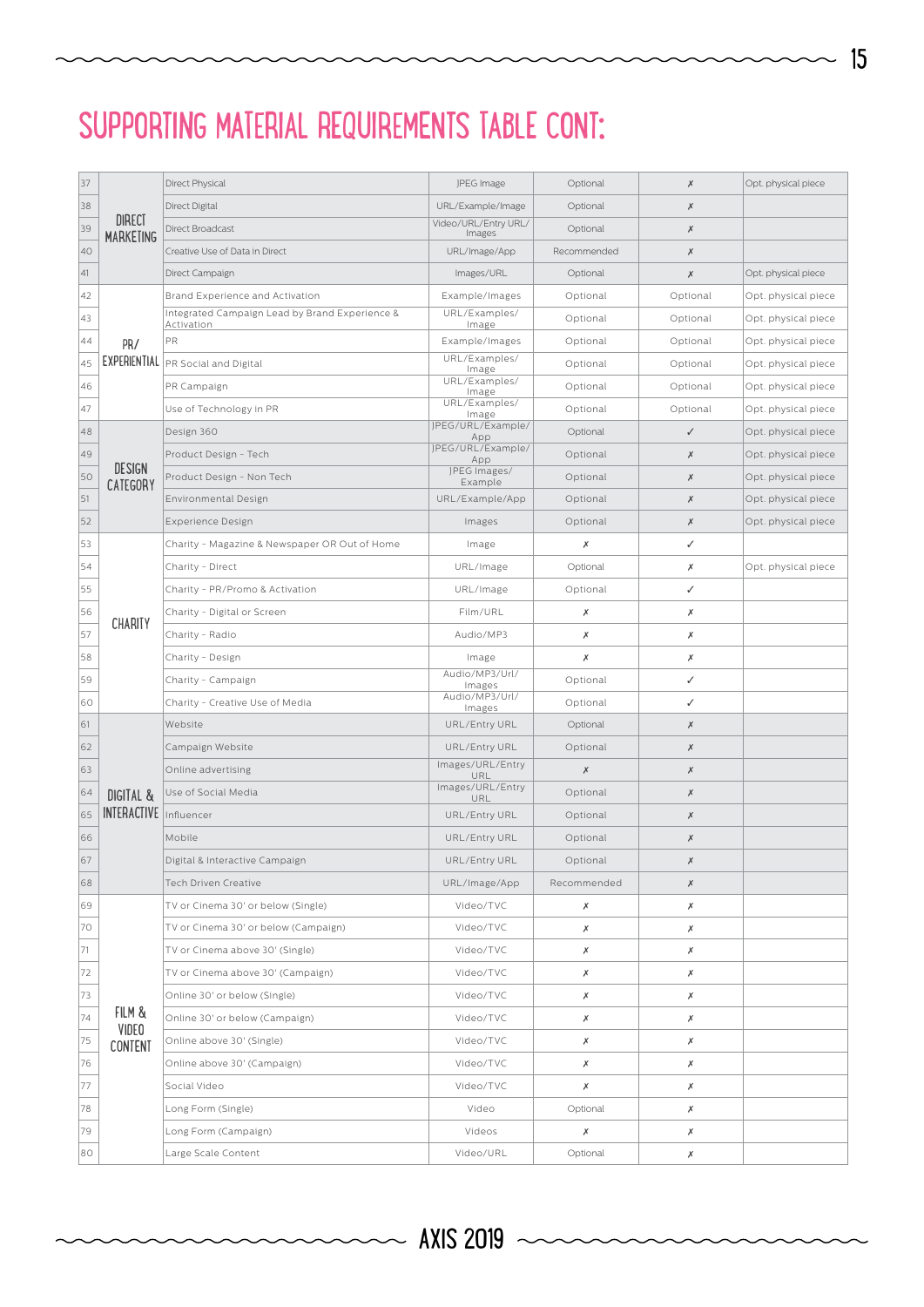### SUPPORTING MATERIAL REQUIREMENTS TABLE CONT:

| 81 | BRANDED<br><b>CONTENT</b>                          | Cinema and Theatrical                                     | URL/Film                             | $\chi$      | Х        |                 |
|----|----------------------------------------------------|-----------------------------------------------------------|--------------------------------------|-------------|----------|-----------------|
| 82 |                                                    | TV & Broadcast - 5 minutes and Over                       | URL/Film                             | X           | $\chi$   |                 |
| 83 |                                                    | TV & Broadcast - 5 minutes and Under                      | URI /Film                            | Х           | Х        |                 |
| 84 |                                                    | Online - 5 minutes and Over                               | URL/images                           | X           | Х        |                 |
| 85 |                                                    | Online - 5 minutes and Under                              | URL/images                           | $\chi$      | X        |                 |
| 86 |                                                    | Branded Content Campaign                                  | URL/images/film                      | Recommended | Х        |                 |
| 87 |                                                    | Music Content                                             | MP3/Audio/Url/Film                   | Recommended | Х        |                 |
| 88 |                                                    | Creative use of media (Single)                            | TVC/Audio/URL                        | Х           | ✓        |                 |
| 89 | MEDIA                                              | Creative use of media (Integrated)                        | Apps/JPEG/TVC/<br>URL/Audio + Script | Optional    | ✓        |                 |
| 90 |                                                    | Radio 30' or below (Single)                               | MP3/Audio/VRC                        | Х           | Х        | Script optional |
| 91 |                                                    | Radio 30' or below (Campaign)                             | MP3/Audio/VRC                        | Х           | Х        | Script          |
| 92 |                                                    | Radio above 30' (Single)                                  | mp3/Audio/URL                        | Х           | Х        | Script          |
| 93 | RADIO                                              | Radio above 30' (Campaign)                                | mp3/Audio/URL                        | $\chi$      | $\chi$   | Script          |
| 94 |                                                    | Non-standard radio and audio                              | mp3/Audio/URL                        | Optional    | Optional | Script          |
| 95 |                                                    | Voice                                                     | mp3/Audio/URL                        | Optional    | Optional | Script          |
| 96 |                                                    | Integrated Axis                                           | URL/JPEG                             | ✓           | ✓        |                 |
| 97 | <b>EXECUTIVE</b><br><b>JUDGES</b><br><b>CHOICE</b> | For Good (awarding businesses/brands for 'doing<br>good') | JPEG Images                          | ✓           | ✓        |                 |
| 98 |                                                    | <b>Emerging Talent</b>                                    | 3 separate pieces                    | ✓           | ✓        |                 |
| 99 |                                                    | <b>Innovation Axis</b>                                    | URL/Image/App                        | ✓           | ✓        |                 |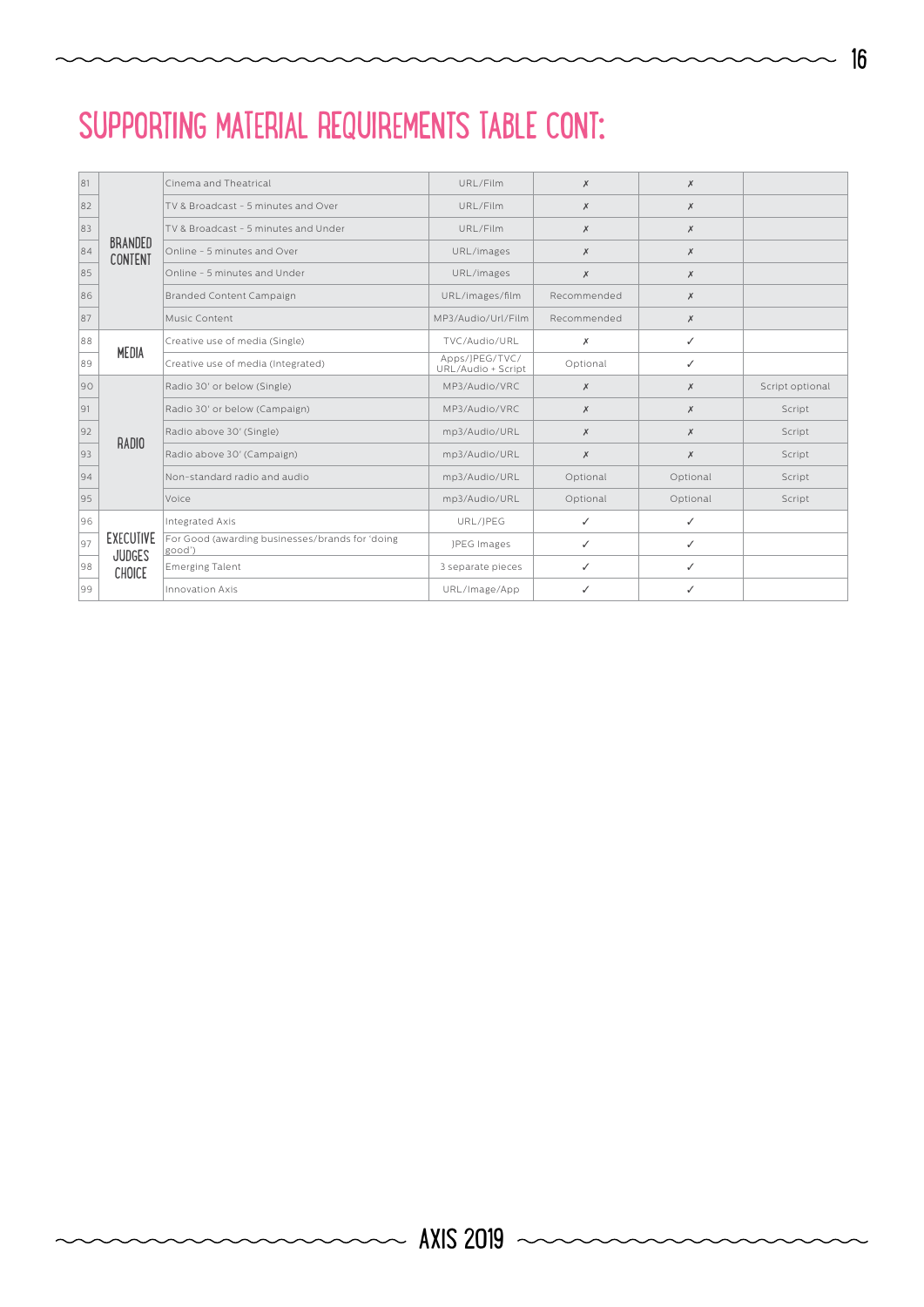### SUPPORTING MATERIAL REQUIREMENTS

Please adhere to the supporting material requirements for each category you are entering. Try to remember the judges are judging your actual work. They are not judging your ability to talk an Academy Award-winning director into shooting a two-minute hype tape. If your idea requires choreography to explain it, the judges have the right to ignore it. So please stick to the guidelines.

Case studies/hype videos can be supplied **(max 2 mins),** along with any hard copy material that supports your entry. This year **finalists will also be asked for a 30' version** of the hype reel that will be played at Axis 2019 should you win serious metal. We will not play the 2-minute version.

The onus is on the entrant to ensure any case studies/hype videos are specific to the entered category and not relating to another category the same work is also being entered into. If the judges believe the material is not relevant to the category they are judging, they have the right to ignore it.

Please refer to the separate table (on page 13) showing what material requirements are required for each category.

#### **A2 PRESENTATION BOARDS**

- Show only one entry per board.
- For the Out-of-Home category, the boards should show the work in context.
- A campaign entry should show all elements of the campaign on one **A2 board only**, but only those elements which are related to the campaign. Do not include elements of the entry that are included in another category.
- Mount work on 1 rigid A2 board (420 x 594 mm).
- Please do not stick declaration forms to the back of the boards as this makes them sticky and difficult to "store" next to another board.
- Do NOT use foam board, use mount board instead.
- Portrait style is preferred.
- Please **label the back of each board** with the entry number, entry title, type of entry (single or campaign) and the category entered.
- For the purpose of judging impartiality, do NOT put your agency/company logo or branding anywhere on the board.
- Do NOT put the entry number or category titles on the front of the board.
- Do NOT send un-mounted work, rolled prints or taped boards. They will be returned at your cost.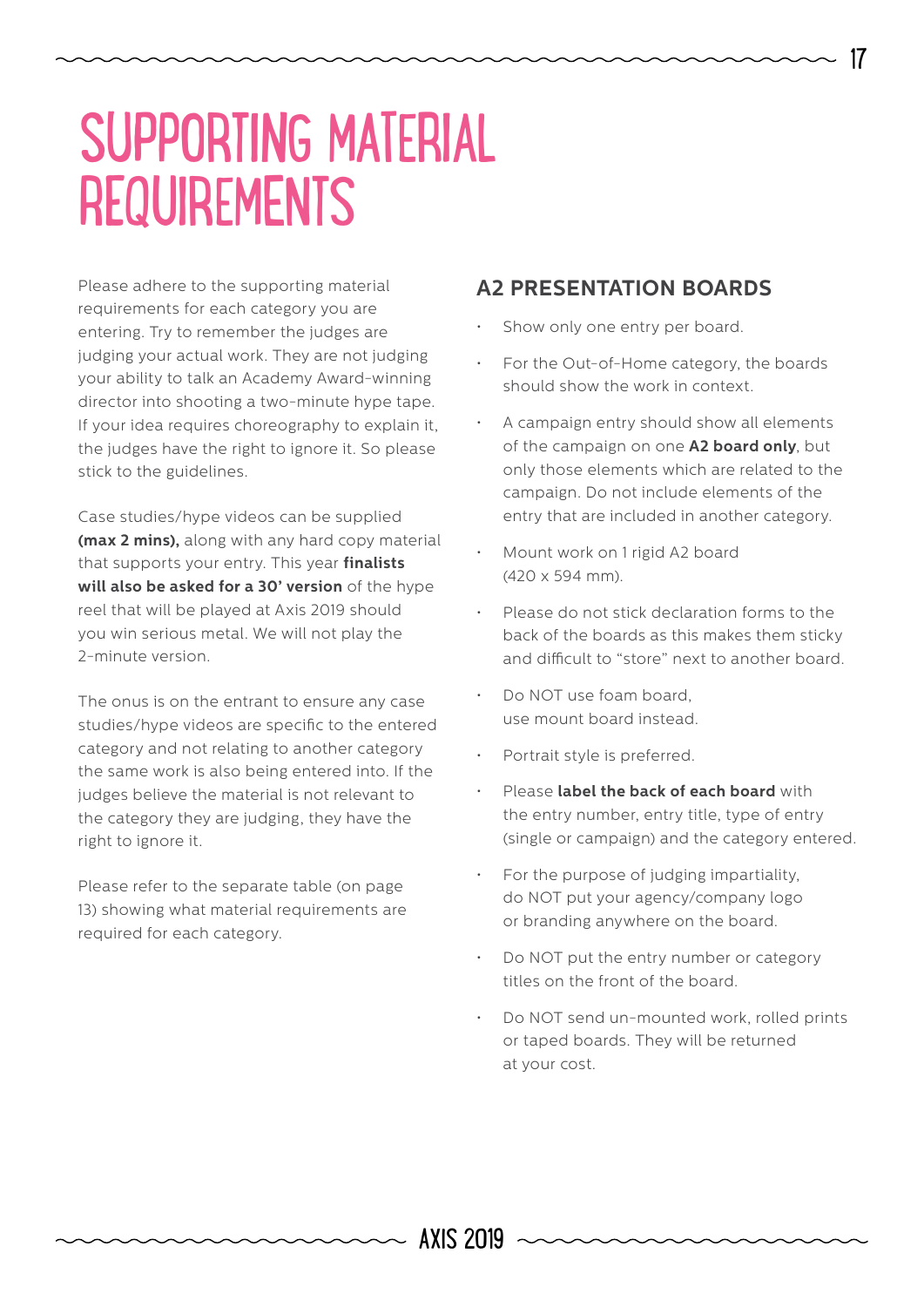### **UPLOAD FILE FORMATS**

Entries must be submitted online via the upload button. Files are to be uploaded in the following formats where requested.

#### **Credits:**

• Requested from finalists only.

#### **Descriptions:**

- Requested in Craft categories only.
- These should be entered in 'notes' field of online form if necessary and are limited to 100 words.

#### **Images:**

- JPEG, RGB, 300 dpi.
- Size: the longest side must no longer than 420mm.

#### **Supporting/Hype Video:**

2 minutes max. If your video exceeds 2 minutes, then the jury reserve the right to end the judging after the 2-minute mark. This year we will also be requesting a 30 Edit of any hype tapes or work that may appear on the night of the Axis Awards should the work win serious metal. Full hype tapes will not be played at Axis so if an edit is not provided the hype tape will stop after 30 seconds. Edits should be supplied at same time as credits and couriered on a labelled memory stick to The Conference Company.

#### **Film/TVC/Screen Content entries/Hype video:**

- QuickTime, MP4 or MOV.
- Files should not exceed 50MB.
- Please ensure your entry begins at the first frame only and does NOT include the clapper board or title information.
- Please ensure one file contains one commercial only. When uploading campaigns, each spot must be uploaded separately.
- The preferred aspect ratio is 16:9.
- Spots will be viewed on a 16:9 screen for judging.
- Always do a preliminary quality check before submitting your work.

#### **Widescreen Entries**

Widescreen (16:9) entries should be submitted with a frame size of 1920 x 1080 (minimum 1280 x 720) using H.264 (mov) compression at up to 59.94 frames per second. The data rate for the file should be limited to 8 MBps (8196 kbps). All entries that have been produced in HD have to be submitted in HD, SD down conversions will NOT be accepted.

#### **Standard Entries**

Standard (4:3) entries should be submitted with a frame size of 1280 x 720 (with black pillars on the sides to expand to the 16:9 frame size) using H.264 (mov) compression at 29.97 frames per second. The data rate for the file should be limited to 8 MBps (8196 kbps).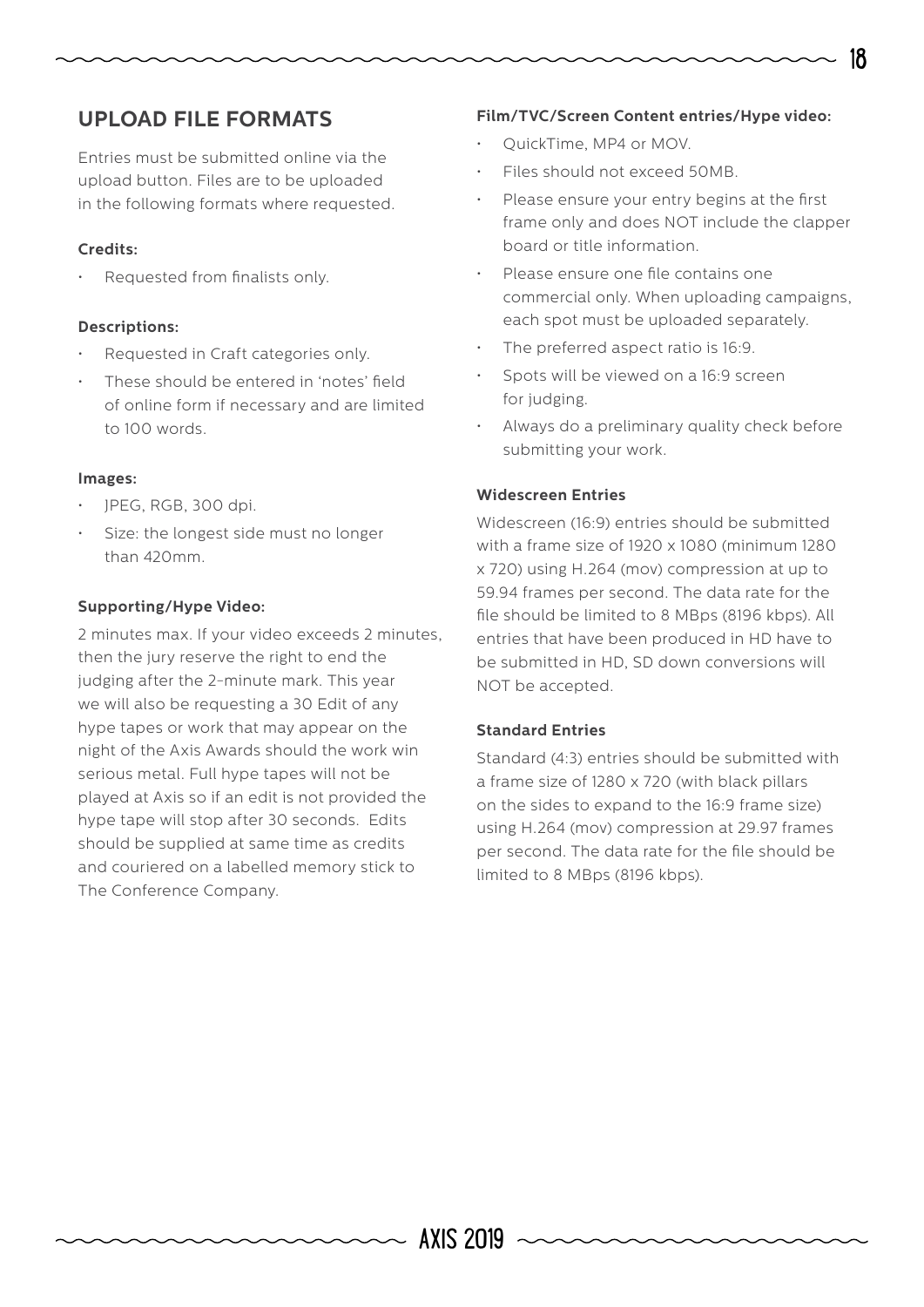#### **Radio/Sound entries:**

- .WAV, MP3
- Ensure entry is submitted in Stereo, in a high-quality WAV, 48 kHz at 16 bits or more.
- Please ensure one file contains one commercial only - please do not send multiple commercials in one file.

#### **Radio Scripts:**

• An electronic plain text version of the script must also be submitted online. PDF or Word.

#### **URL submissions:**

- All entries that have appeared online must be submitted as a URL linking to an online version of your entry.
- Banner ads must be presented on a mocked-up example of the website they appeared on, or as they appeared online.
- Viral movies on either the original YouTube, Vimeo or campaign URL they were uploaded to.
- Websites & campaign sites if no longer live to be hosted on a URL if possible and definitely recommended. If this is not possible a video walk through of the site is suggested. If there is a particular walk through or journey you would like the jury to follow, a video of this journey is recommended.
- Award entry URLs showing all elements of an online campaign are also suggested for Interactive Campaign and Innovation in Digital entries.
- Please provide a username and password if the entry is on a secure site.
- The domain name must not identify the agency.

#### **Apps or mobile technology**

If your work is an app or is displayed on a mobile device and you would like the judges to see the work in this way, please provide details for downloading the app.

#### **Important Note re Hard Copy material being submitted:**

If your work becomes a finalist, it will be judged online by the international judges. If you are submitting hard copy material, international judges will not be able to see it, so it is in your best interests to upload online examples or a case study outlining this material by the entry closing dates.

**Remember it is about showing THE WORK, not the hype video.** Well-presented work will be viewed more easily and instantly by the International Judges.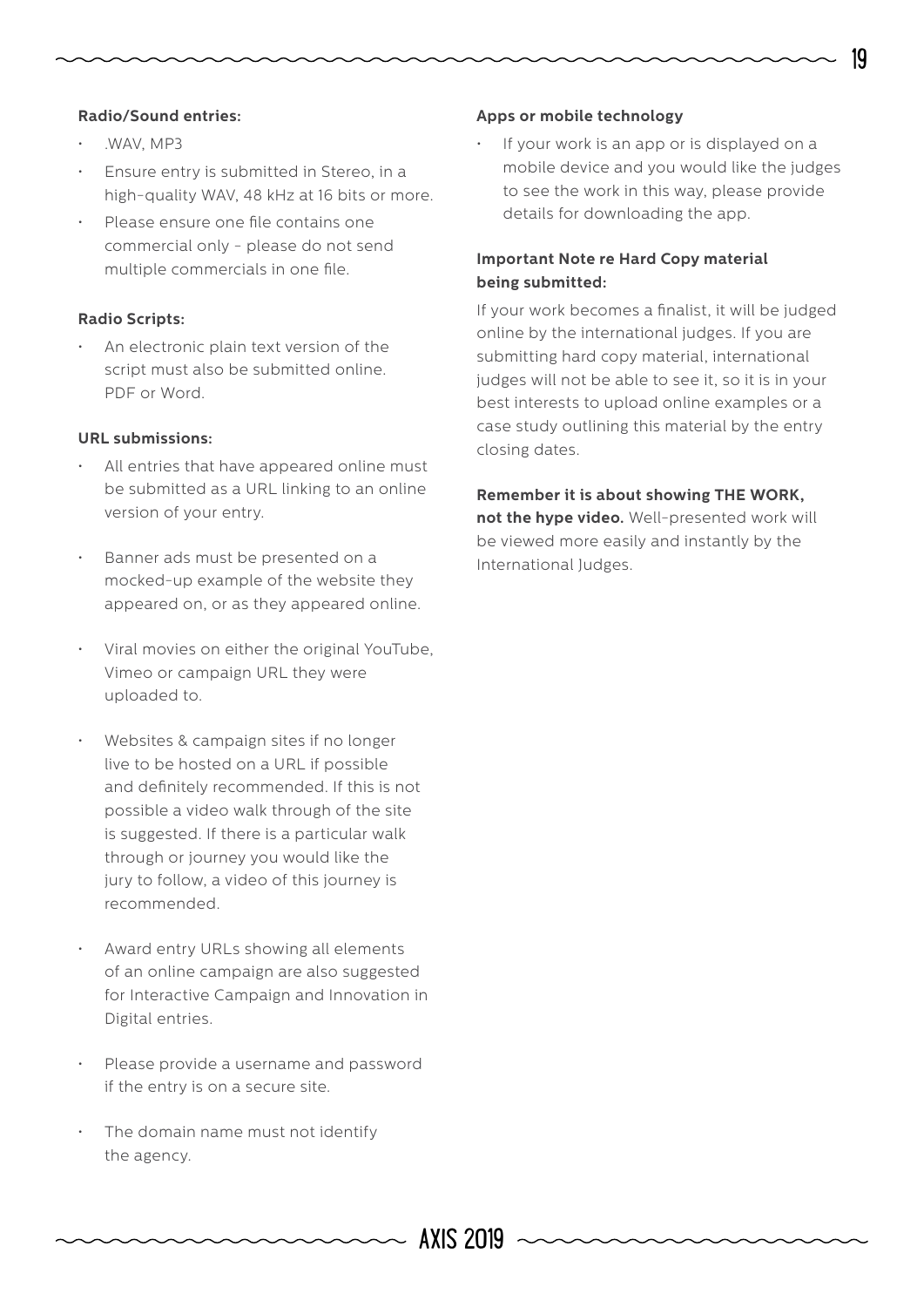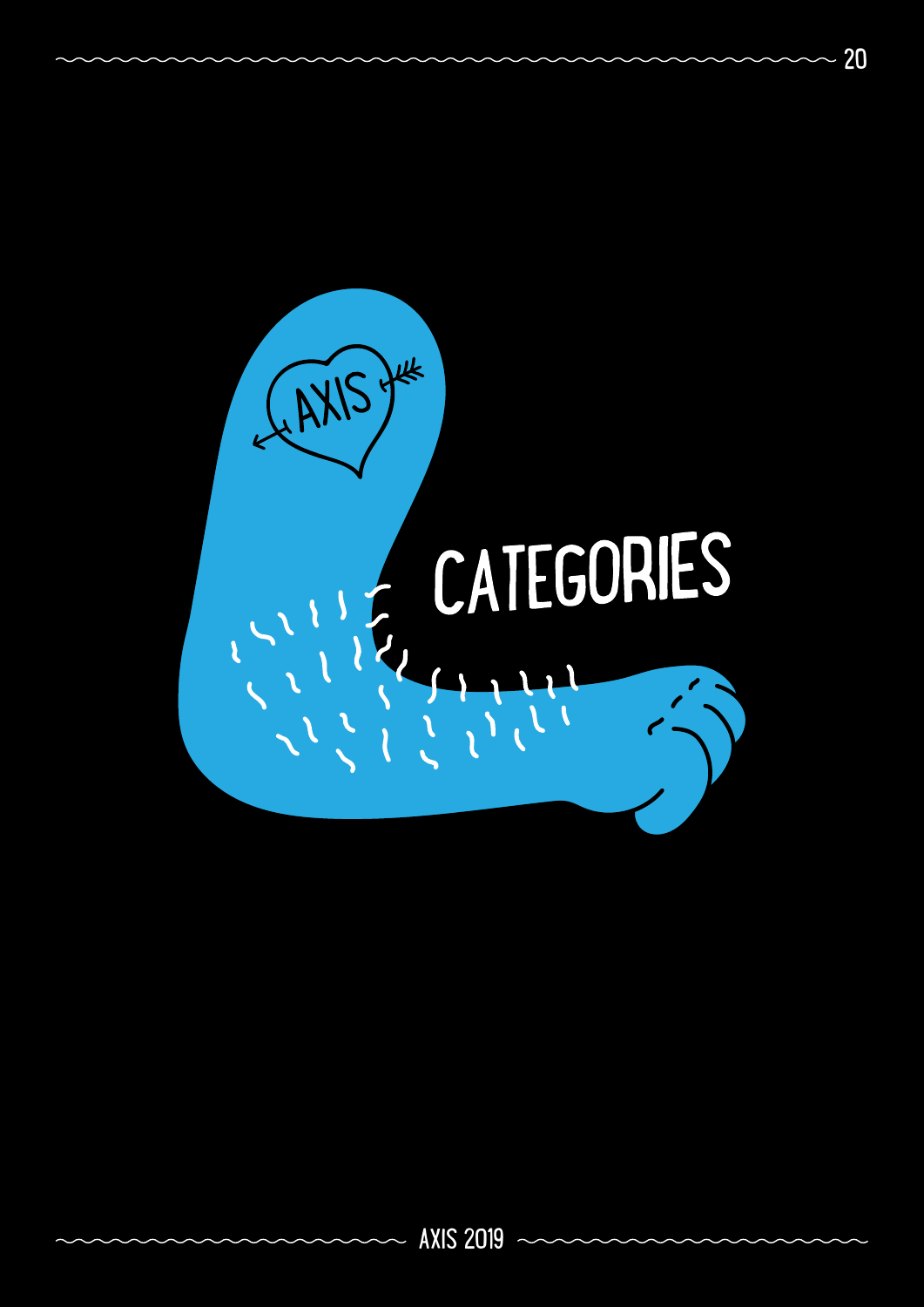## CRAFT CATEGORY

Judges will be looking principally for work that is of the highest standard in its discipline and will be judged on whether the work gives the viewer/listener a memorable aesthetic experience. Judges will consider if the craft has enhanced the idea or pushed the execution.

#### **AGENCIES CANNOT ENTER CRAFT CATEGORIES 1 – 11**

(Unless they are responsible for the crafting of the work rather than commissioning it)

#### **1. EDITING**

The technical and creative success of the edit. All aspects of the film's edit will be considered, including timing, pace, visual dynamics, dialogue dynamics, sound integration and overall story-telling.

#### **2. CINEMATOGRAPHY**

On any screen. Including animation. The quality and effect of the cinematography. The style, artistic choices, camerawork, cinematic techniques, shot composition, lighting and other effects will be considered.

#### **3. MOVING IMAGE - 2D Animation**

On any screen. Encompasses motion graphics, traditional (hand-drawn 2d, cell animation), stop motion, 2D characters and typography

#### **4. MOVING IMAGE - 3D Animation**

On any screen. Encompasses CGI, character, 3D visual effects

#### **5. VISUAL EFFECTS**

The Creative and innovative use of compositing, includes: set extensions, live action/CG integration etc. The jury will consider the aesthetic and technical excellence of the effects themselves, along with the success of their integration into real footage.

#### **6. ART DIRECTION**

This includes set design and location builds, as well as the overall look, feel and atmosphere of the piece. The jury will consider how the narrative has been enhanced by the artful management of the visual components.

#### **7. DIRECTION**

On any screen. The vision and achievement of the direction. The jury will think about the translation of the creative brief through a director's vision and how well that vision has been achieved.

#### **8. ORIGINAL SOUNDTRACK – FILM & SCREEN CONTENT**

Must be a wholly original work by the nominated New Zealand based composer, music production company or agency.

- **9. ORIGINAL SOUNDTRACK RADIO** Must be a wholly original work.
- **9. ORIGINAL ARRANGEMENT OF EXISTING MUSIC a.** Must be a totally new recording of an existing composition by the nominated New Zealand based arranger, music production company or agency. Audio editing of an existing or licensed track is not eligible.

#### **10. SOUND DESIGN – FILM & SCREEN CONTENT**

Must be an original recording that does not feature music as a main element. Technical excellence in recording, mixing and the synthesis of samples and sound effects will be considered, along with the cohesion of the edit and its impact on the overall piece

#### **11. SOUND DESIGN – RADIO**

The process of specifying, acquiring, manipulating or generating audio elements, including sound effects, location recordings, 'atmos', etc. Does not feature music as the main element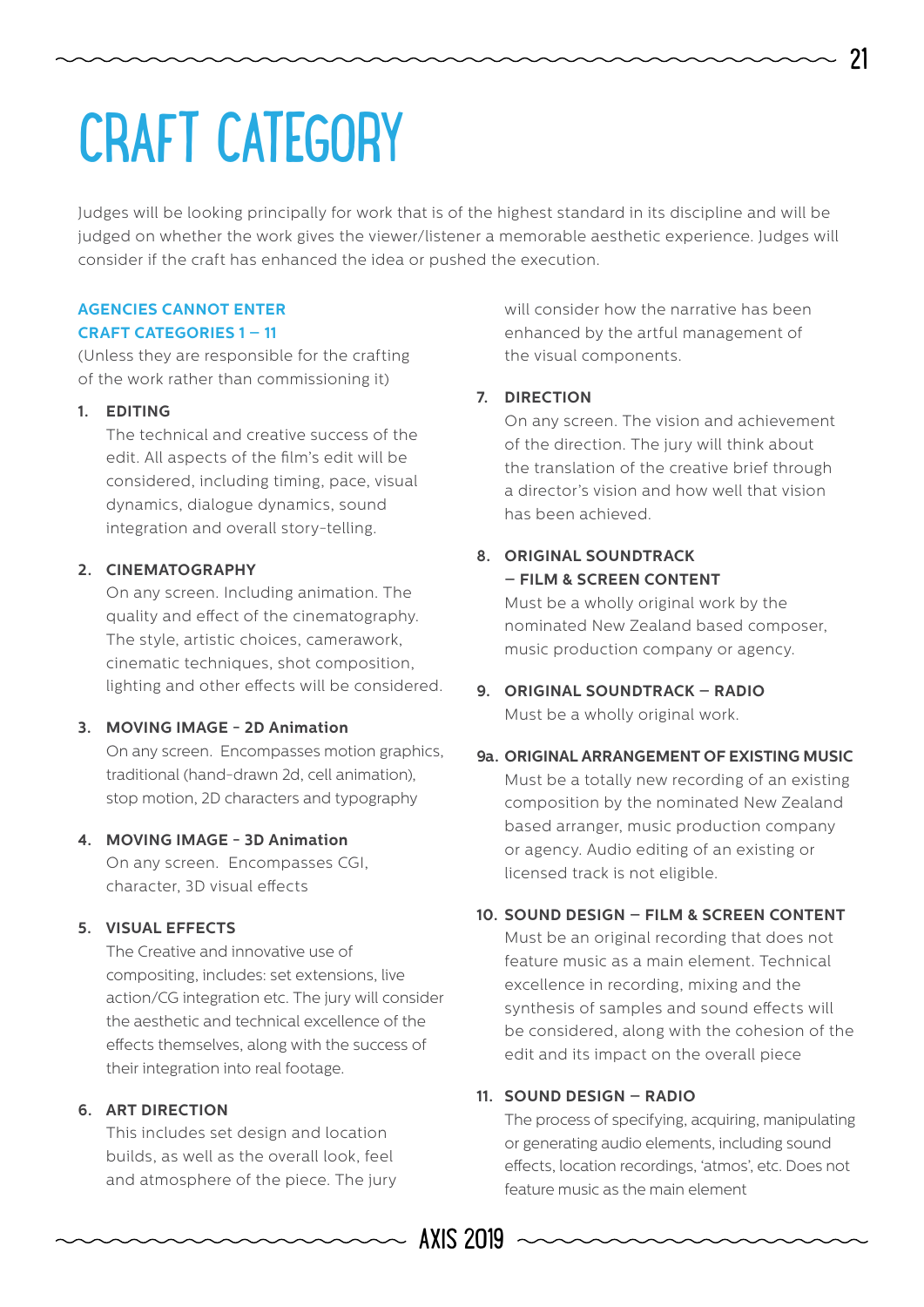#### **AGENCIES CAN ENTER CRAFT CATEGORIES 12 – 19.**

**12. COPYWRITING – MAGAZINE & NEWSPAPER** Copywriting must be an integral part of the execution and add to the overall idea.

#### **13. COPYWRITING – OUT OF HOME**

Copywriting must be an integral part of the execution and add to the overall idea.

#### **14. COPYWRITING – RADIO**

Judges will be looking for brilliant writing imaginatively brought to life.

#### **15. COPYWRITING – FILM AND VIDEO**

Judges will be looking for brilliant writing imaginatively brought to life.

#### **16. COPYWRITING - OTHER**

Copywriting that does not fit into anywhere above. This is not for digital copywriting – if you have copywriting in a digital environment, please enter digital craft – see category 20.

#### **17. ART DIRECTION & TYPOGRAPHY – MAGAZINE & NEWSPAPER**

Will be judged by how art direction and typography craft is used in the execution. Art direction and typography must be an integral part of the execution and add to the overall idea.

#### **18. ART DIRECTION & TYPOGRAPHY – OUT OF HOME**

Art direction and typography must be an integral part of the execution and add to the overall idea.

#### **CATEGORY 19 IS ACCEPTED AS AN AGENCY CRAFT CATEGORY, BUT ANY PHOTOGRAPHER/ ILLUSTRATOR/RETOUCHER IS FREE TO ENTER**

#### **19. IMAGE**

Including photography, illustration and retouching. Photography, illustration or retouching must be an integral part of the execution and add to the overall idea.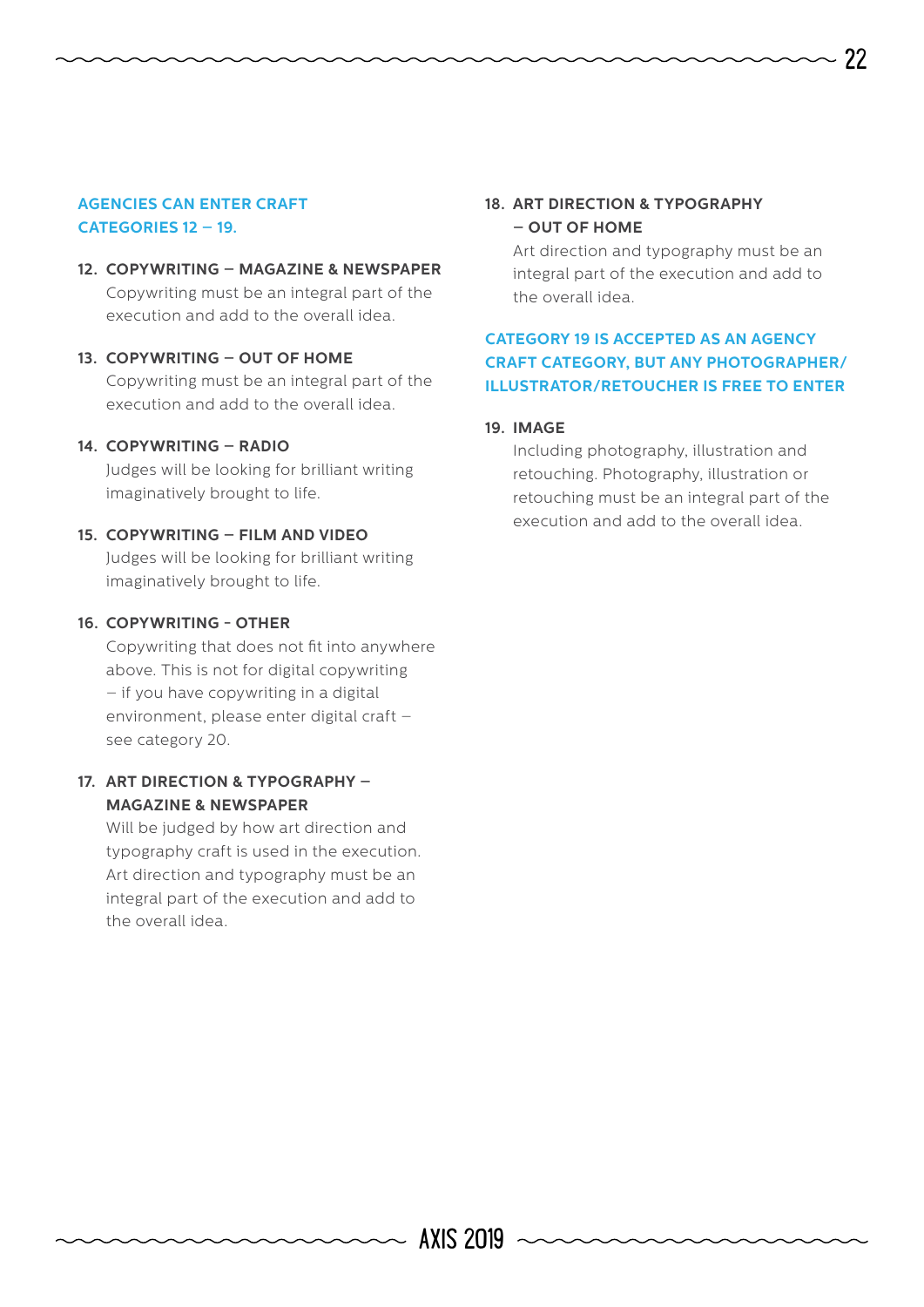# DIGITAL CRAFT CATEGORY

Digital Craft celebrates technological artistry. Entries will need to demonstrate exceptional form and function in a digital context; that is, work with flawless design, masterful execution and outstanding user experience created for all digital environments.

#### **20. DIGITAL COPYWRITING**

Will be judged by how copywriting craft is used in the execution of digital ideas/ platforms.

#### **21. DIGITAL ART DIRECTION & TYPOGRAPHY**

Will be judged by how art direction and typography craft is used in the execution of digital ideas/platforms.

#### **22. INTERFACE & NAVIGATION**

Entries in this category will be judged how flawless design and organisation and piroritisation of content allow easy access to the breadth and depth of information on a site. Clear sign-posting and visual cues provide context to the users position of the site and sets clear expectations of what they can do next. Example - David Attenborough's BBC Earth 'A bears eye view of Yellowstone Park.

#### **23. USER EXPERIENCE**

Entries in this category will be judged on the emotional and behavioural response to a digital product or service created through relevant, seamless and consistent user experience at every point of interaction. Is the digital medium/tech appropriately used to serve the needs of the end user no matter the device or connection type? How does the experience help with the overall idea? Example – The Field Trip to Mars.

#### **24. DIGITAL USE OF VIDEO**

Creative application or use of digital video and footage; can include hologram, AR, VR, etc. Example – Honda 'The Other Side'.

#### **25. DIGITAL USE OF MUSIC or SOUND DESIGN**

Creative application or use of music and/or sound design in the digital space.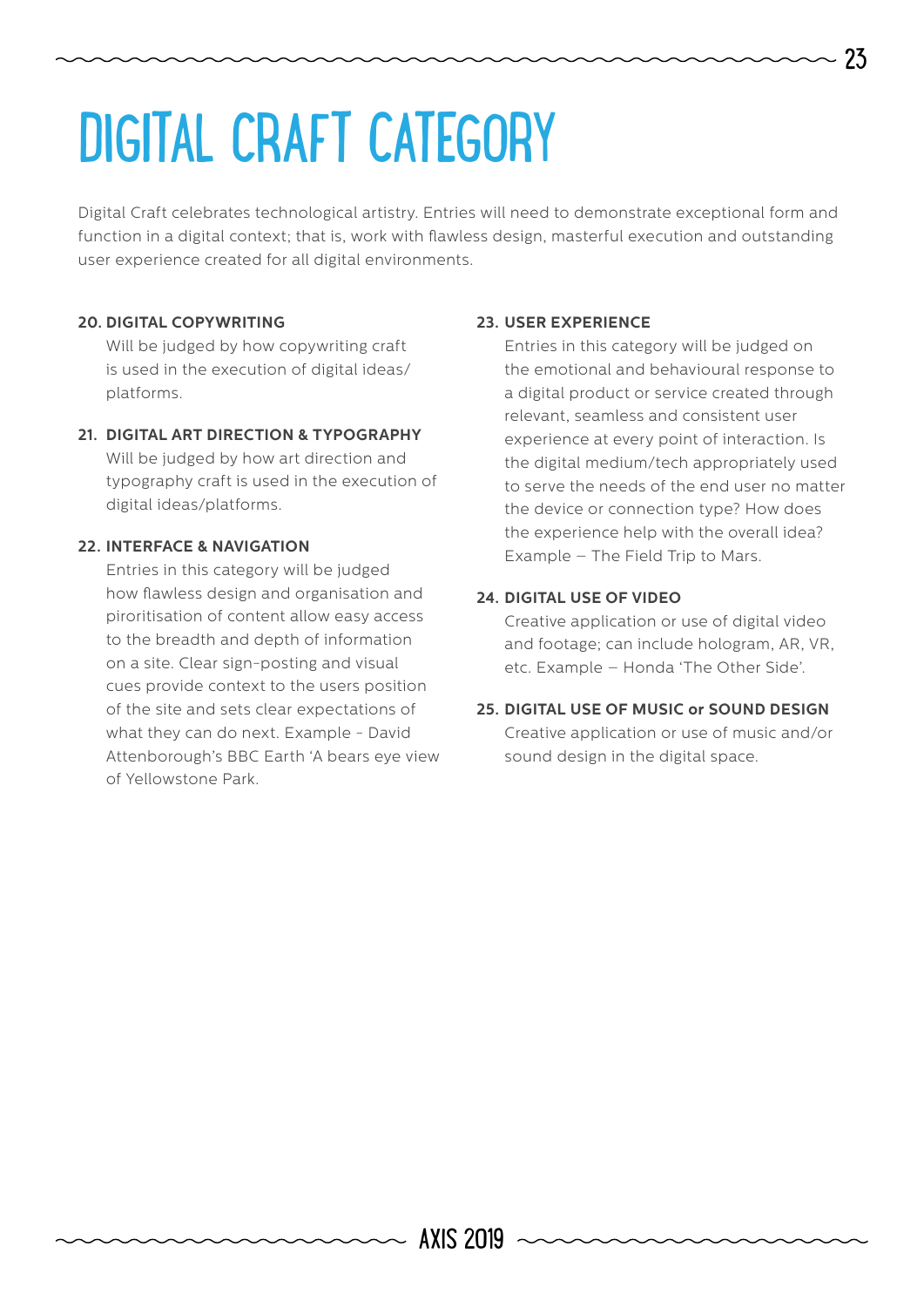# OUT–OF–HOME CATEGORY

Judges will be looking for brilliant and effective examples of Out-of-Home creativity. Powerful ideas that communicate with immediacy and engagement.

#### **26. BILLBOARD ADVERTISING**

Single execution on standard paid billboard site.

#### **27. OUT–OF–HOME POSTERS**

Single execution including, street furniture, path-to-purchase, retail & street posters. Please provide image of posters in context.

#### **28. TRANSIT ADVERTISING**

Free-format advertising using vehicles or transit sites/locations This category is for advertising on cars, trains, buses, taxis, trucks, airplanes etc. or the use of transit sites such as car parks, airports, stations (bus & train), ferry ports, roads and driving tracks.

#### **29. SPECIAL BUILD**

Single idea involving physical constructions, adaptations of exterior billboard sites or locations such as buildings, street furniture or the environment, large-scale signage, installs and displays.

#### **30. DIGITAL/INTERACTIVE OUTDOOR**

Single execution where a user interacts with outdoor through either their own tech device or one provided.

#### **31. NON-TRADITIONAL OUTDOOR OR AMBIENT**

Single non-traditional media idea, consists of small-scale special solutions and live advertising or an event. Not a billboard or a special build. Could be a pop-up shop, a stunt, a live event, or an immersive or interactive experience.

#### **32. OUT–OF–HOME CAMPAIGN**

Incorporating a minimum of three executions across a combination of single or multiple out-of-home formats including digital.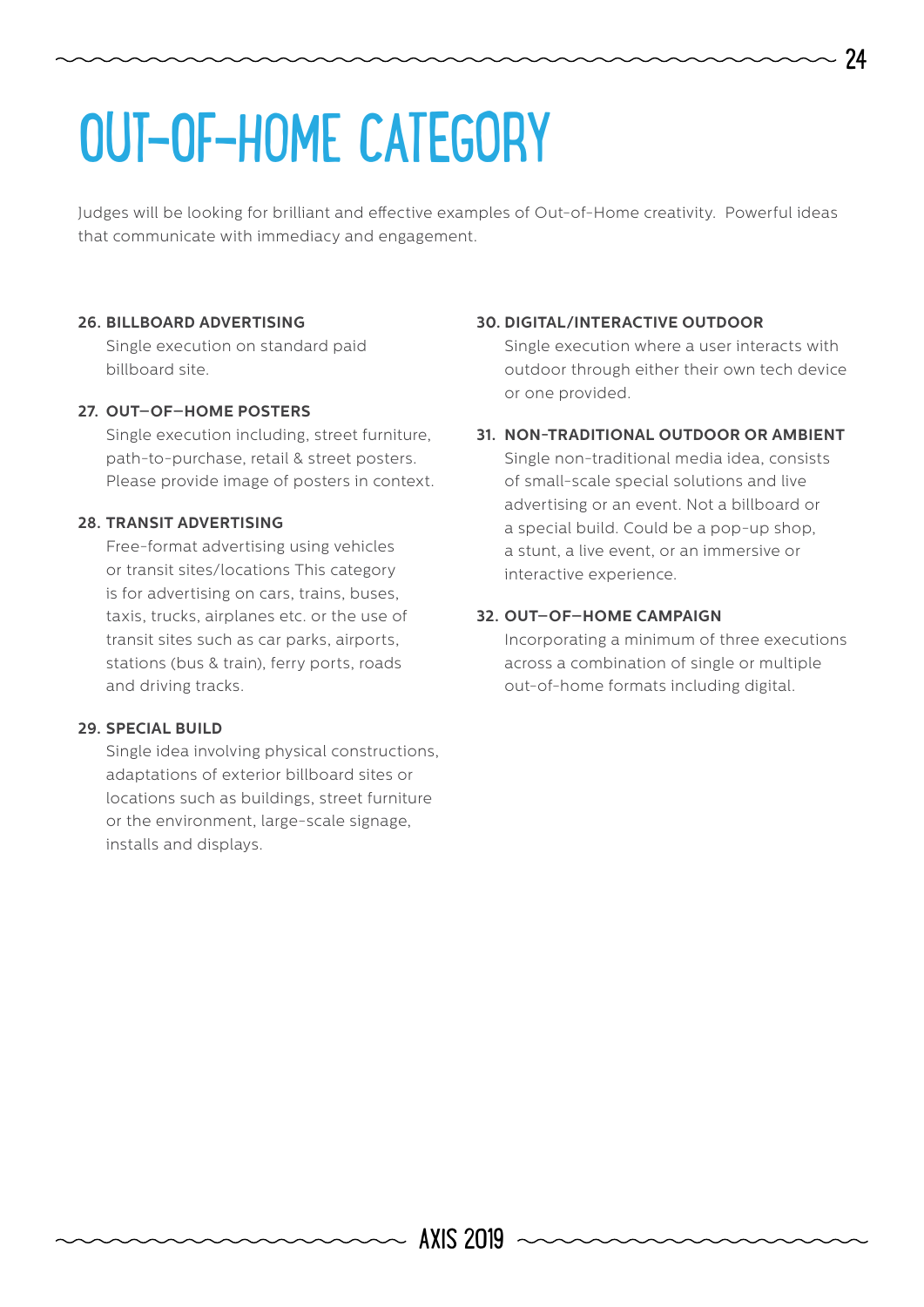### MAGAZINE & NEWSPAPER **CATEGORY**

Judges will be looking for brilliant, innovative and effective examples of Magazine & Newspaper advertising. Powerful ideas that communicate with immediacy and engagement. This includes both printed & online versions.

#### **33. MAGAZINE**

Single entries only.

#### **34. MAGAZINE CAMPAIGN**

Incorporating a minimum of three executions.

**35. NEWSPAPER** Single entries only.

**36. NEWSPAPER CAMPAIGN** Incorporating a minimum of three executions.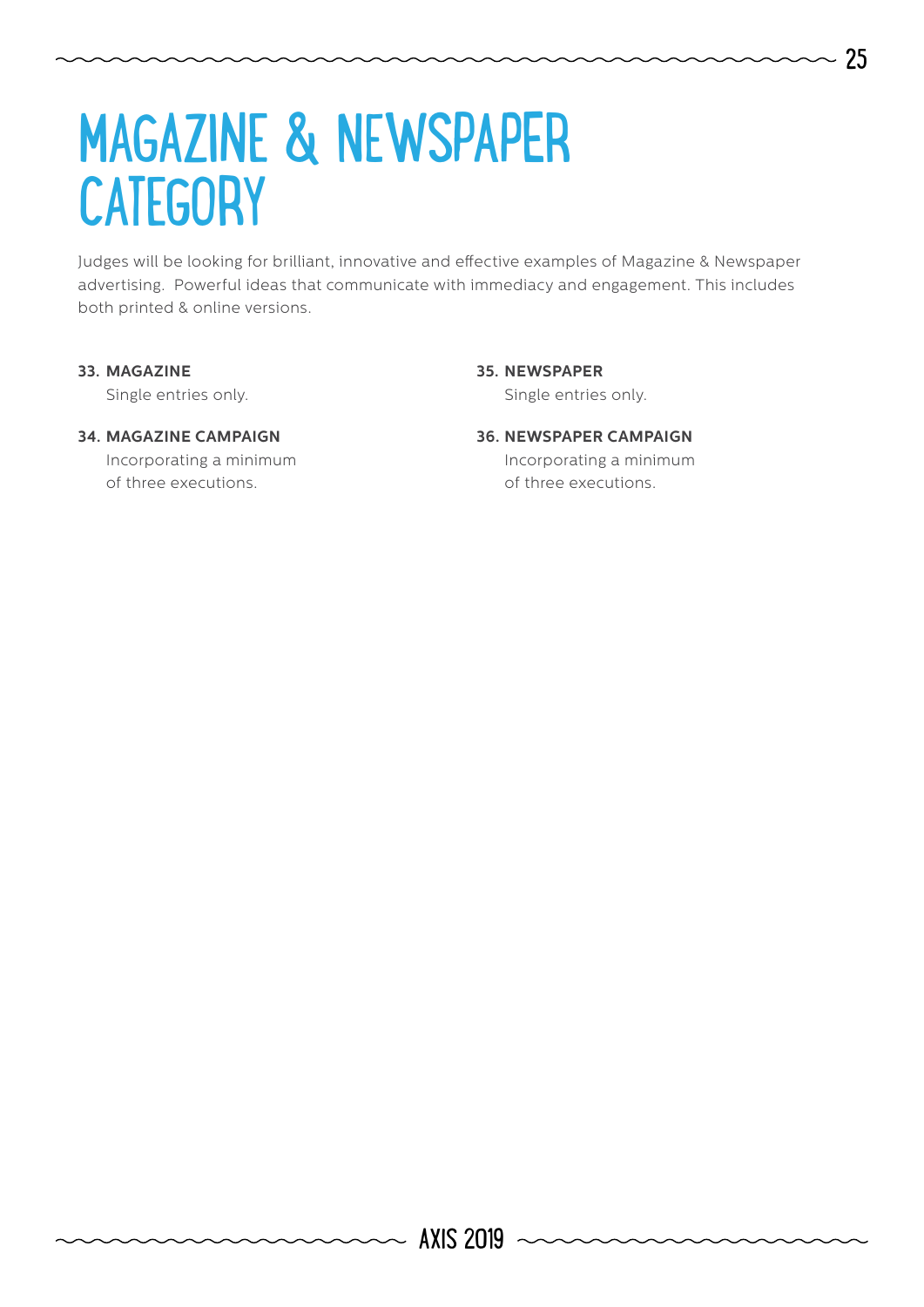### DIRECT MARKETING **CATEGORY**

Direct celebrates response-driven and relationship-building ideas. Judges will be looking for ideas that have response or customer acquisition at their heart.

By definition, Direct Marketing is any communication aimed at a precise target demographic, with clearly defined goals and measurable results. Eligible work must have been genuinely and specifically created to solicit an enquiry, donation or order, or create a contactable database. Brand and product awareness advertising or social media buzz will not be accepted as valid goals in this category.

In this section, Judges will consider the IDEA, the STRATEGY, the EXECUTION, the IMPACT AND RESULTS.

#### **37. DIRECT PHYSICAL**

Physical or door-drop. Include one example of the work exactly as it was delivered. Single entries only.

#### **38. DIRECT DIGITAL**

A piece of direct online or electronic communication including email. Direct digital communication may include banners, campaign sites, social media campaigns, online films, emails, apps or mobile ads. Single entries only.

#### **39. DIRECT BROADCAST**

A piece of Cinema, TV or radio communication. Single entries only.

#### **40. CREATIVE USE OF DATA IN DIRECT**

Entries in this category should show how the application of data significantly formed the basis of the direct campaign's strategy. Entrants should also provide evidence of how their data driven strategy helped to profile customer's behaviour and segmentation, which ultimately led to successful direct marketing activities.

#### **41. DIRECT CAMPAIGN**

Direct that is comprised of multiple elements delivered separately. Entries in this category must contain different media and will be judged on how successfully they have integrated the chosen elements or channels throughout the campaign.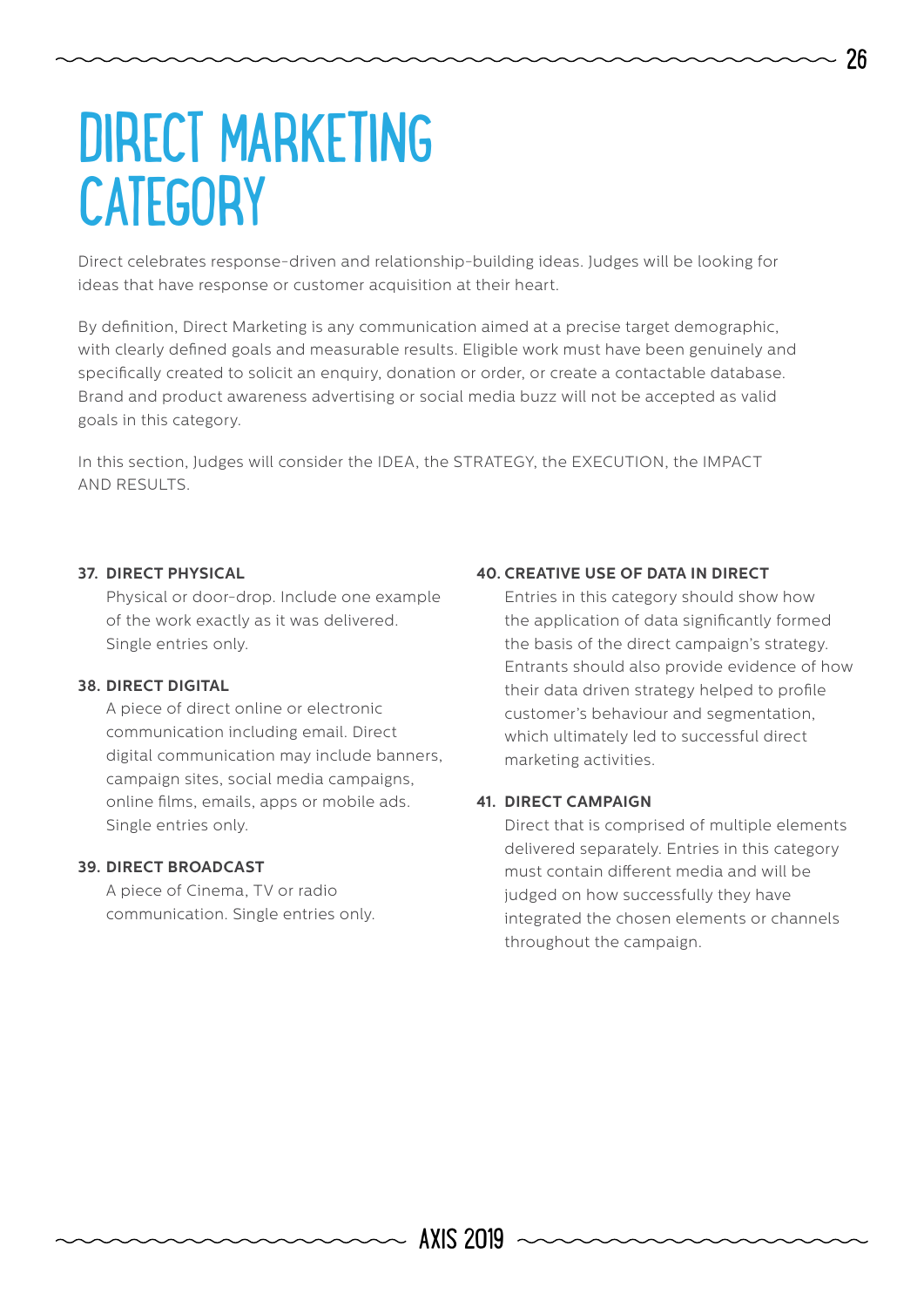### PR & BRAND EXPERIENCE AND ACTIVATION CATEGORY

#### **BRAND EXPERIENCE/ACTIVATION**

Brand experience & activation celebrates creativity that brings brands to life. Entries will need to demonstrate ideas that generate interaction; that is work where consumer participation in an activity serves to promote a product or service. This may be done using brand activation, sponsorship activation, launch events, sampling, below the line competitions, experiential, events, in-store advertising events, exhibitions and other vehicles, such as digital content produced from an activation.

#### **PR**

PR celebrates creative work which successfully builds trust and cultivates relationships with credible third-parties, utilising mainly earned-media tactics or channels to influence public dialogue and ultimately change perceptions and behaviours in ways that protect and enhance the reputation and business of an organisation or brand with its target audiences. Judges will be looking for innovative ideas that have sway; that is work that tangibly builds trust or engenders increased understanding between brands/organisations and their publics.

In this section, Judges will consider the IDEA, the STRATEGY, the EXECUTION, the IMPACT AND RESULTS.

#### **42. BRAND EXPERIENCE & ACTIVATION**

The use of either cinema, TV, Radio, newspapers, magazines, inserts, posters, billboards, guerrilla marketing, pop up events, brand experiences, stunts or socially/digitally lead experiences to create consumer engagement and participation in an activity to promote a product or service.

#### **43. INTEGRATED CAMPAIGN LEAD BY BRAND EXPERIENCE & ACTIVATION**

A campaign that uses multiple platforms which is initiated, led or driven predominantly by promo and activation. Entries in this category must contain different media and will be judged on how successfully they have integrated the chosen elements or channels throughout the campaign.

#### **44. PR**

The use of a single PR Channel to raise awareness and influence public perception of a brand, product, or service.

#### **45. PR SOCIAL & DIGITAL**

The use of digital and/or social platforms to raise awareness and influence public perception of a brand, product, or service.

#### **46. PR CAMPAIGN**

The use of multiple platforms in one campaign which is initiated, led or driven predominantly by PR.

#### **47. USE OF TECHNOLOGY IN PR**

Existing or new technology that pushes the boundaries of digital innovation to execute or support a PR campaign, including artificial intelligence, virtual reality, robotics, gadgets and electronics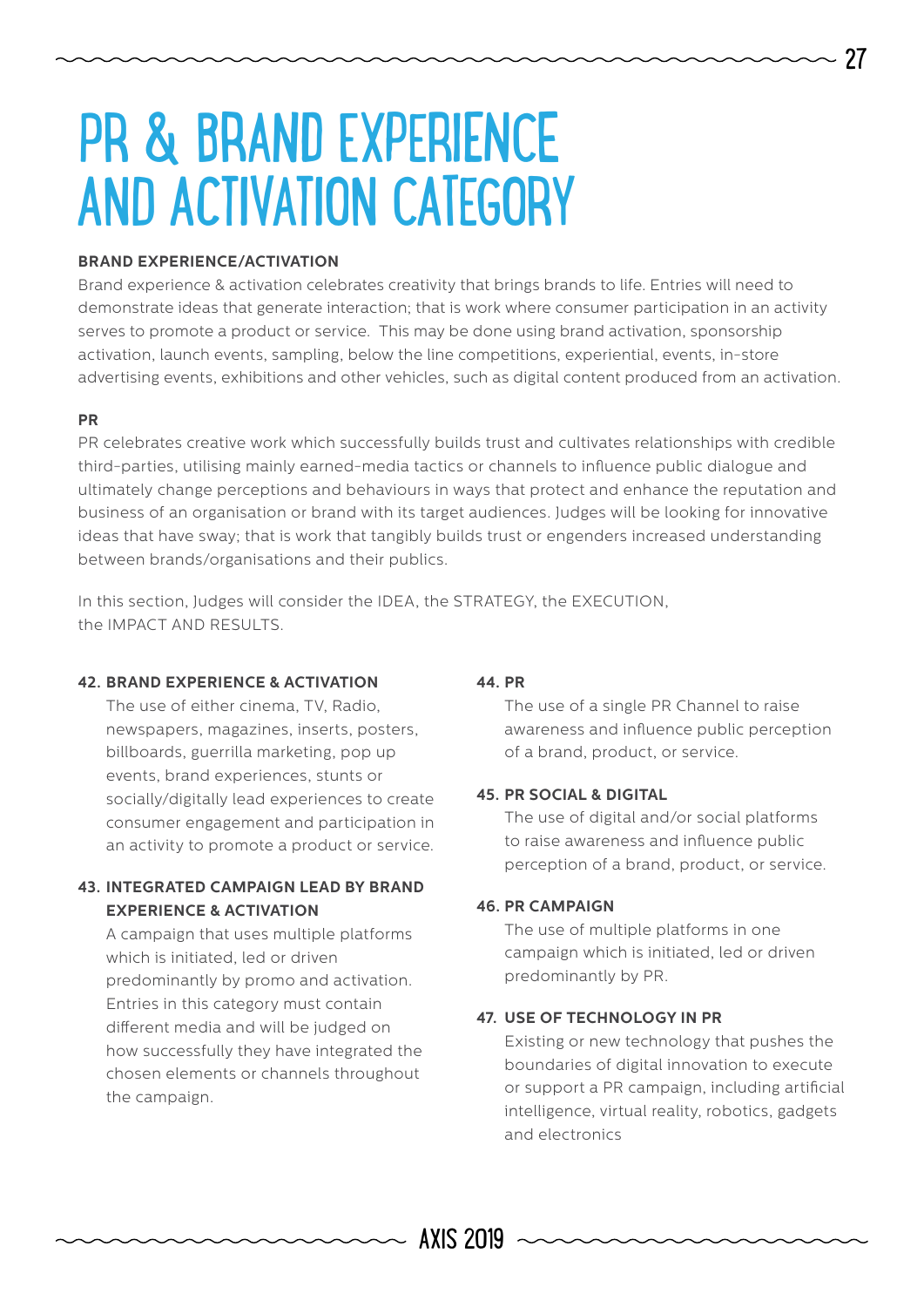### DESIGN CATEGORY

Judges are looking for the use of design in helping to build brands through visual design and identity and/or also new products, environments or user experience. Today's design can be used as a means to transform a business/community as opposed to just an assesory to make it look prettier. Judges will be looking to see how design has informed and moved a brand communication or product messages forward.

#### **48. DESIGN 360**

This category recognises visual design and identity that helps build brands. Not a campaign, but long-term design thinking around brand id/livery/vehicle/packaging/ communications/behaviours. Entries could demonstrate the design across these and also in packaging, print, brand collateral, digital content etc

#### **49. PRODUCT DESIGN - TECH**

This category rewards a product created that is either a piece of technology or has technology at the centre of the creative. It is important to ensure there is a strong idea and purpose driving the reason for the product. No gimmicks. Ask yourself what the product does? Is the world a better or more interesting place because it exists?

#### **50. PRODUCT DESIGN - NON-TECH**

This category rewards the design of a product that has been created. It is important to ensure there is a strong idea and purpose driving the reason for the product. No gimmicks. Ask yourself what the product does? Is the world a better or more interesting place because it exists? Example – Volvo Life paint

#### **51. ENVIRONMENTAL DESIGN**

This category rewards a physical setting that lets the consumer experience a company's brand through graphics, lighting, architecture and interior design. Indoor & outdoor. Physical world not digital.

#### **52. EXPERIENCE DESIGN**

This category rewards the overall experience of the user when using a product, system, service, app or website. Ask yourself what makes the work interactive. Is it practical to use? Is it experiential? Does it make you feel an emotion? Does it do all of the above? Entries should demonstrate the user journey and experience.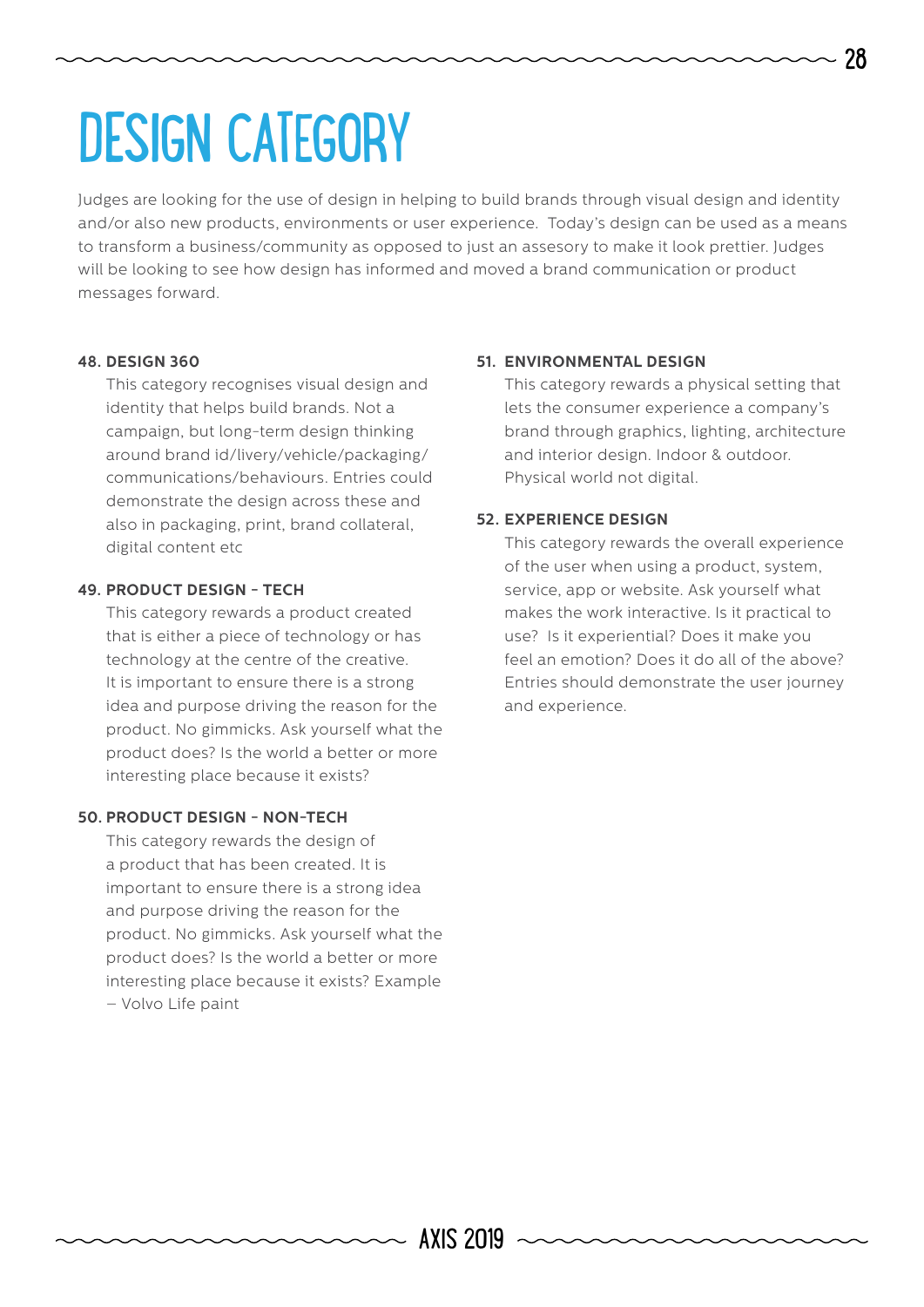## CHARITY CATEGORY

#### **Please note\* Charity entries are only eligible in Charity categories AND Craft under the Craft category rules. Entries in the Charity category are not eligible for the Grand Axis Award.**

Charity entries must be for a registered charity only. A charity is an organisation that runs on donations. Judges will be looking for creative, original and clever ideas that it is felt would genuinely have helped the charity.

#### **53. CHARITY – MAGAZINE & NEWSPAPER OR OUT OF HOME**

Any piece of work that ran in magazines and/or newspapers or out of home.

#### **54. CHARITY – DIRECT**

Any piece of work that was used in direct marketing.

#### **55. CHARITY - PR/BRAND EXPERIENCE & ACTIVATION**

Any piece of work that was used in PR and /or promo & activation.

#### **56. CHARITY – DIGITAL OR SCREEN**

Any digital or non-digital piece of work that ran either online or as film screen content

#### **57. CHARITY – RADIO**

Any piece of work that was aired on radio.

#### **58. CHARITY – DESIGN**

Any piece of work that demonstrates how design has contributed to the key message.

#### **59. CHARITY – CAMPAIGN**

Three or more pieces of work must have appeared to be eligible

#### **60. CHARITY – CREATIVE USE OF MEDIA**

Work that is enhanced and amplified by a game-changing channel strategy/media placement.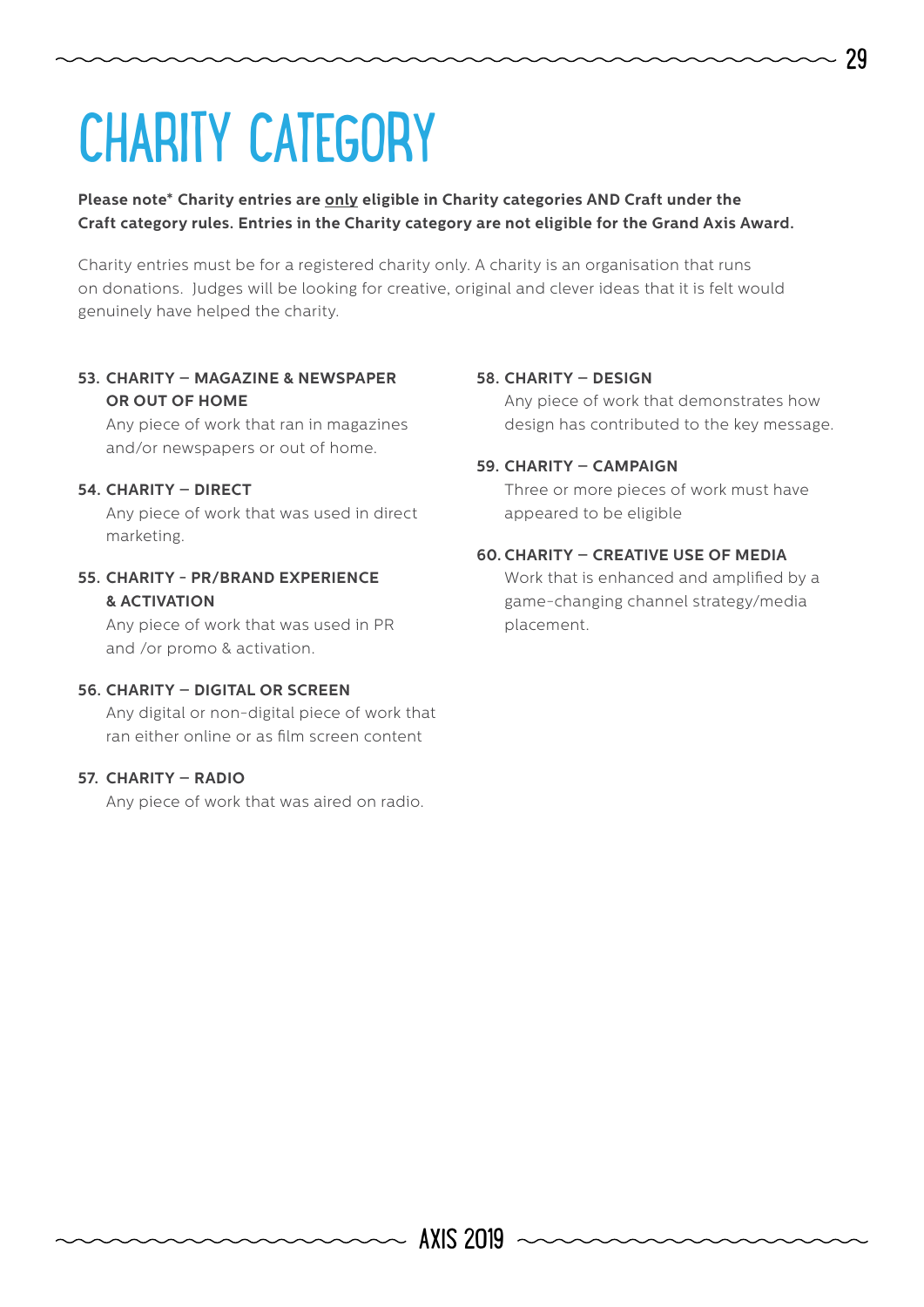# DIGITAL & INTERACTIVE CATEGORY

The Digital & Interactive category encompasses branded online, digital, and technological communication.

Judges will be looking for engaging, entertaining content that pushes the boundaries and capabilities of the browser that is developed to enhance the overall idea. Think about the substance and relevance of content on the site.

#### **61. WEBSITE**

Long-term site destination for a brand, product or service. Single entries only. Judges will be considering the ideas, the utility/usability, the interaction and the emotional reaction.

#### **62. CAMPAIGN WEBSITE**

Creative, short-term campaign sites made specifically to support a branded campaign. Judges will be considering the ideas, the utility/usability, the interaction and the emotional reaction.

#### **63. ONLINE ADVERTISING**

Paid for advertising, advertorials, and sponsorship online (including banners and pop-ups designed specifically to run online). All entries must show the work in context where it was originally displayed. Note this is not a category for video or film designed for TV, that also ran online. Single entries only.

#### **64. USE OF SOCIAL MEDIA**

Social media campaigns that use social networking sites (blogs, wikis, video-sharing sites, hosted services, etc). to create and/ or enhance relationships with consumers. Work entered in this category should be planned and executed on social platforms as opposed to campaigns that went social. Judges will consider levels of engagement, social reach and the creative use of social networks and activity to successful commercial effect.

#### **65. INFLUENCER**

Entries in this category will need to demonstrate how the creative use of influencers or brand ambassadors, collaborative and user-generated content led to an increase in a brand or organisation's reach and awareness and/or to drive business results.

#### **66. MOBILE**

Creative work that lives on a hand-held or wearable environment and is integral to the idea and enables key aspects of the execution. Judges will be looking for device-driven creativity that present the technology and creativity behind the work seamlessly (can include mobile first websites, utility apps, brand-led apps and games and activation by location)

#### **67. DIGITAL & INTERACTIVE CAMPAIGN**

Should contain 3 or more separate pieces of work from one or more of the above interactive categories. Offline elements can be included with the minimum 3 digital executions if they help set the idea. Judges will look at the quality of the digital ideas and how they contribute to the campaign.

#### **68. TECH DRIVEN CREATIVE**

This category rewards a piece of work that is either a piece of technology or has technology at the centre of the creative. It is important to ensure there is a strong idea driving the work. This category is not technology for technology sake. Good example of tech driven creative: Toyota Landcruiser Emergency Network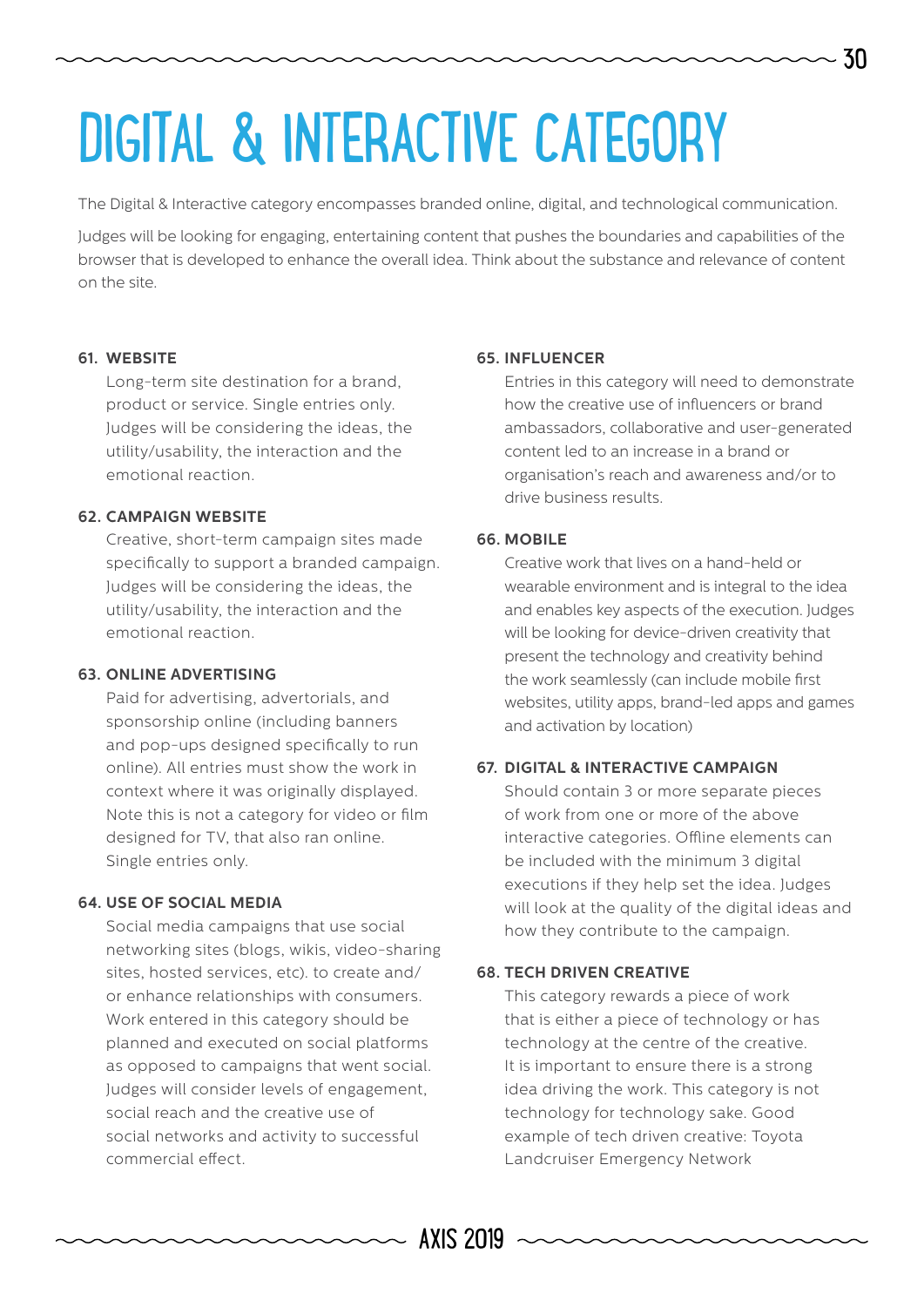# FILM AND VIDEO CATEGORY

Judges will be looking for great ideas that really push the audio-visual medium in exciting directions. The premise of storytelling remains the same however; it's about taking a great idea and executing it flawlessly.

- **69. TV OR CINEMA 30' OR BELOW (SINGLE)** Must be designed specifically as a 30 or 15 second TV commercial.
- **70. TV OR CINEMA 30' OR BELOW (CAMPAIGN)** Three or more executions must have run.
- **71. TV OR CINEMA ABOVE 30' (SINGLE)** Must be designed specifically as a TV commercial more than 30 second

in duration.

- **72. TV OR CINEMA ABOVE 30' (CAMPAIGN)** Three or more executions must have run.
- **73. ONLINE 30' OR BELOW (SINGLE)** Standard format advertising films which aired only online including pre-roll adverts.
- **74. ONLINE 30' OR BELOW (CAMPAIGN)** Three or more executions must have run.
- **75. 75. ONLINE ABOVE 30' (SINGLE)**

Standard format advertising films which aired only online including pre-roll adverts.

#### **76. ONLINE ABOVE 30' (CAMPAIGN)**

Three or more executions must have run.

#### **77. SOCIAL VIDEO**

Videos specifically created for the internet or online social platforms that are intended for widespread sharing. Interactive videos that have at least one of the following levels of interactivity: conversational, customisable, narrative, explorative. Single entries only.

#### **78. LONG-FORM - SINGLE**

120 seconds and above. It can be a short film, a feature film, a documentary using non-paid media etc. Only submit actual screen content. Single entries only.

#### **79. LONG-FORM - CAMPAIGN**

120 seconds and above. Campaign entries, including web series.

#### **80. LARGE SCALE CONTENT**

This category is for projection or any largescale screen for a mass audience. This is where outstanding work like projection mapping would be awarded. Single entries only. Please also demonstrate screen content in situ.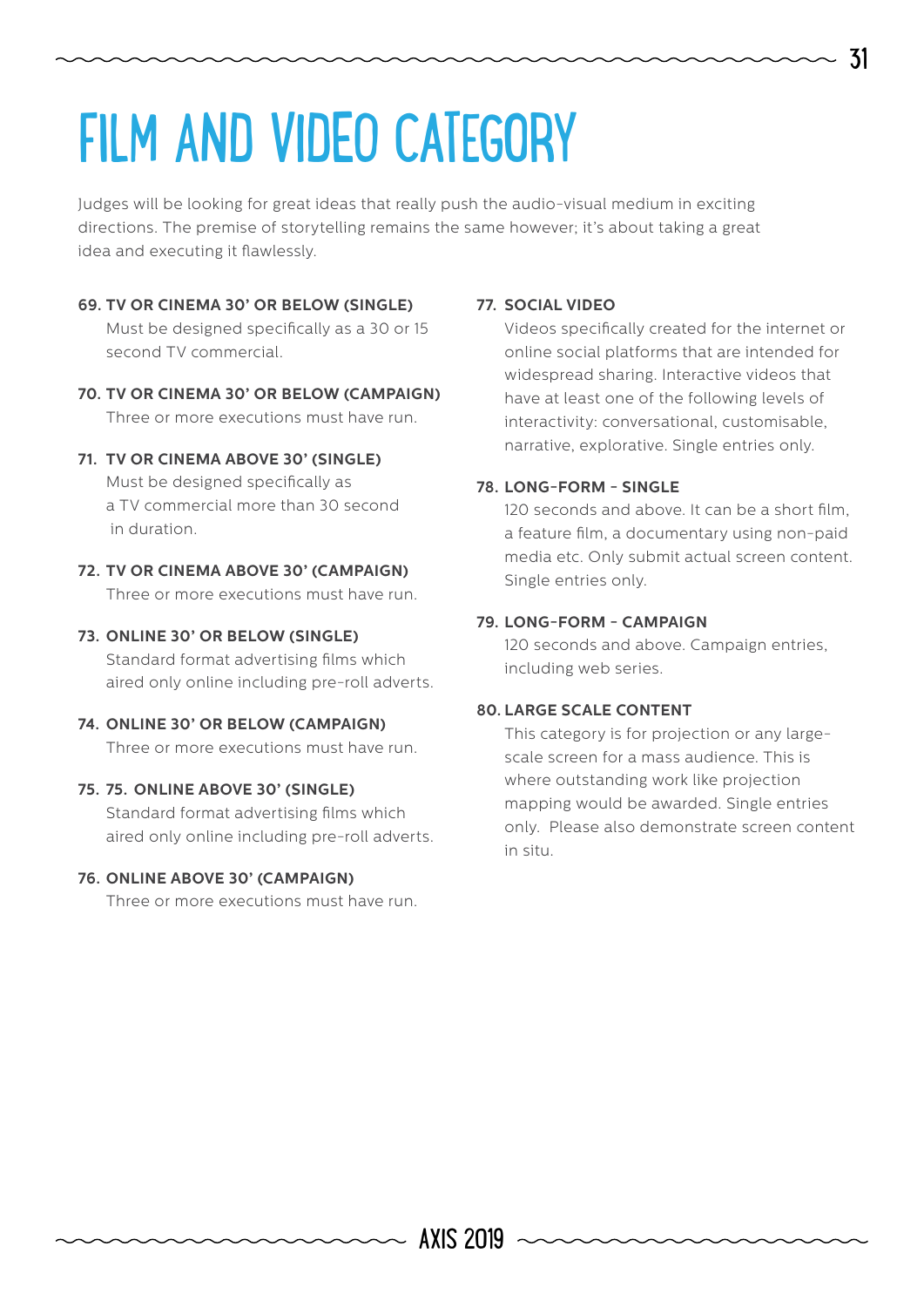# BRANDED CONTENT

Judges will look at how a brand has worked independently or in partnership with a content producer, distributor or another brand to create engaging content. Work could cover the creation of content/ programming or integration of a brand into existing formats by partnering with a media partner. Judges will focus on the creative idea, creative execution of that idea. Work could cover the creation of content/programming or integration of a brand into existing formats by partnering with a media partner.

- **81. CINEMA AND THEATRICAL**
- **82. TV & BROADCAST 5 MINUTES AND OVER**
- **83. TV & BROADCAST 5 MINUTES AND UNDER**
- **84. ONLINE 5 MINUTES AND OVER**
- **85. ONLINE 5 MINUTES AND UNDER**

#### **86. BRANDED CONTENT - CAMPAIGN**

Three or more examples must have appeared to be eligible

#### **87. MUSIC CONTENT**

Celebrating music content and creative musical collaborations. Entries will need to demonstrate original production, promotion or distribution of music for brands; that is work where a recording artist or platform is innovatively leveraged to communicate with consumers.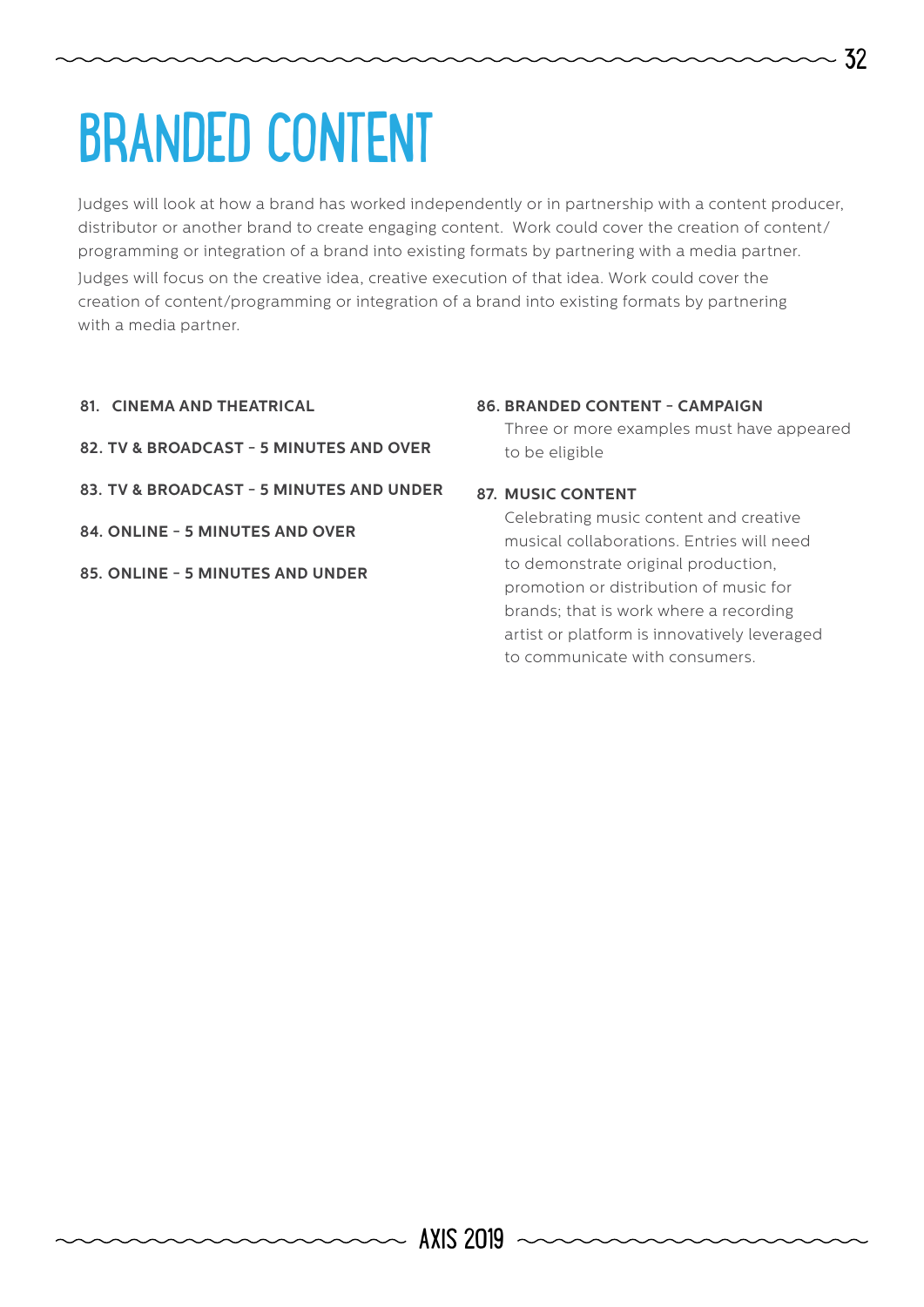### MEDIA

Media entries will be need to demonstrate an inspiring and innovative implementation of ideas. That is, creative work that is enhanced and amplified by a game-changing channel strategy/media placement.

#### **88. CREATIVE USE OF MEDIA - single**

Includes use of all media types

#### – traditional and non-traditional.

#### **89. CREATIVE USE OF MEDIA - integrated**

Entries will be judged on how successfully they have integrated the media throughout the campaign and must demonstrate how well the different mediums complement and build on each other. Please show the multiple types of media used.(ie social, outdoor, screens)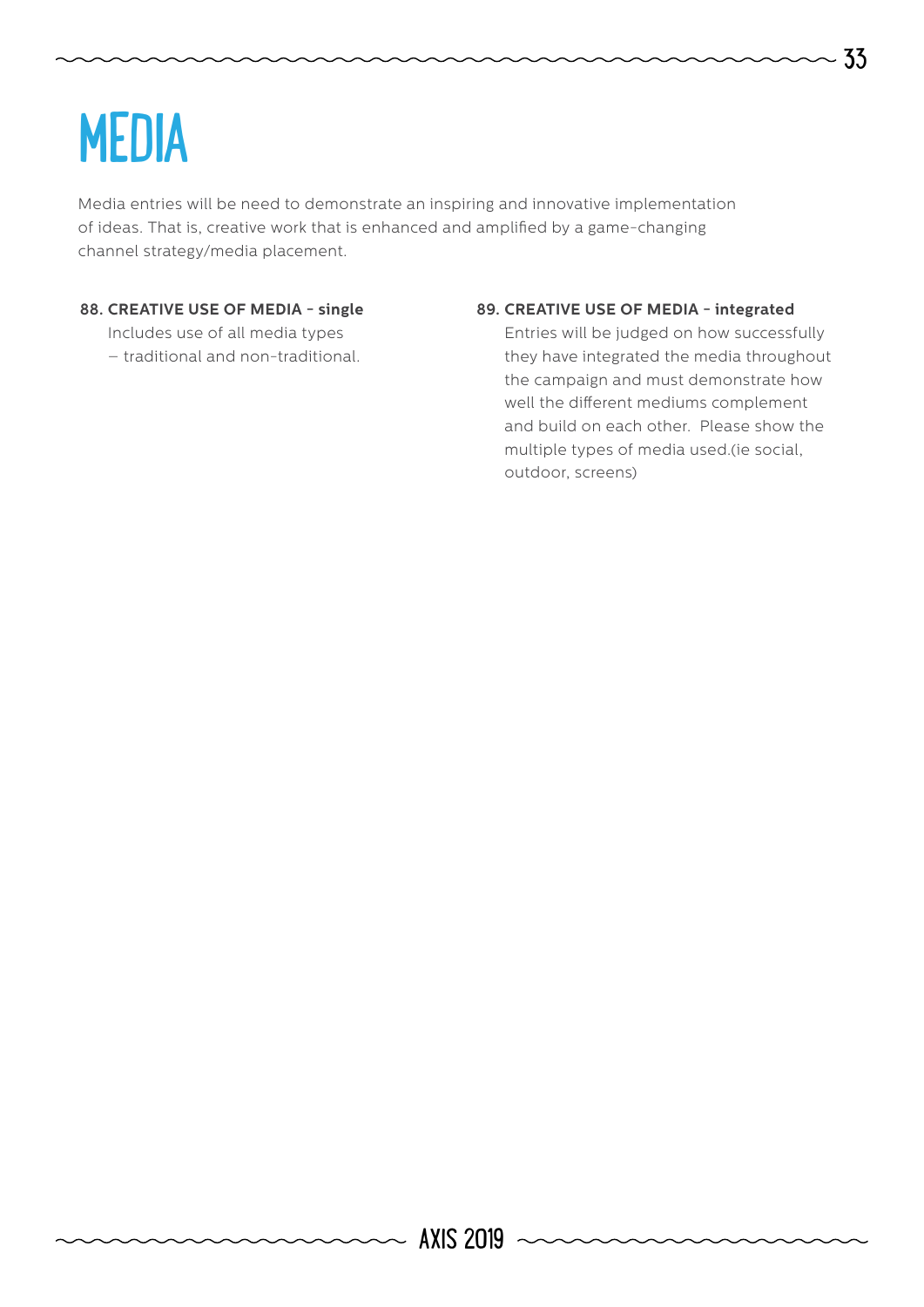# RADIO / AUDIO CATEGORY

Radio celebrates creativity for the airwaves and audio content. Entries will need to demonstrate ideas that are wired for sound; that is work that communicates a brand message through audio excellence, sonic innovation or superior aural storytelling.

#### **90. RADIO 30' OR BELOW (SINGLE).**

- **91. RADIO 30' OR BELOW (CAMPAIGN).** A minimum of 3 spots.
- **92. RADIO ABOVE 30' (SINGLE).**
- **93. RADIO ABOVE 30' (CAMPAIGN).** A minimum of 3 spots.

#### **94. NON-STANDARD RADIO & AUDIO.**

Great use of innovative radio/audio. Any length or type.

#### **95. VOICE.**

Great use of innovative voice-activated technology. Think 'Google Home of the Whopper'. Any length.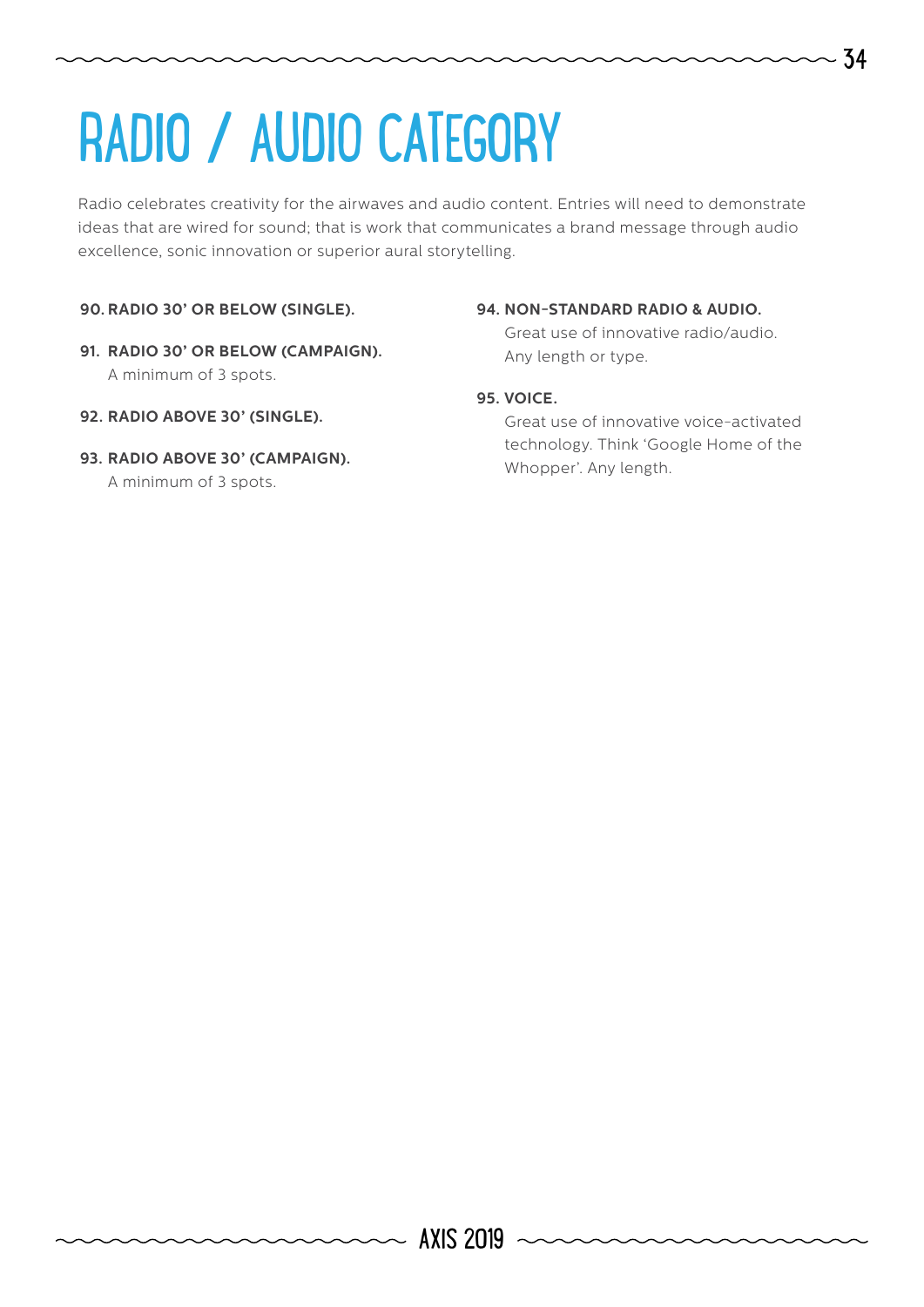### EXECUTIVE JUDGES CHOICE AWARDS

Paid entries in the following categories will be judged by the Executive Judges only.

#### **96. INTEGRATED AXIS**

This award celebrates creative campaigns and judges are looking for the biggest ideas in New Zealand. Entries will need to demonstrate holistic excellence; that is, work that has been executed across multiple media channels, incorporating an idea into diverse environments such that it is enriched by each. Please show a minimum of four elements over a minimum of four media included film & screen content, radio, print, outdoor, direct, digital or PR/activation. Entries in this Integrated Axis category are eligible to win metal and (if deserving) an Integrated Grand Prix. Each piece of work should be submitted according to the material requirements relevant for each specific medium. A 2-minute support video can also be supplied.

#### **97. FOR GOOD**

This category is about social responsibility and designed to incentivise businesses to 'do good.' for the world, their country or their community. The category is to encourage and reward brands for being responsible/sustainable. Entries in the For Good category are eligible to win metal and the Grand Axis.

#### **98. EMERGING TALENT**

This category is for individuals or teams who have been in the business or placement for two years or less. The individual or team must be in full time employment to be eligible. Self-nomination is allowed. Entries can be received from creative teams, directors, editors, sound engineers, copywriters, art directors, Designers and any other emerging creative talent. Three pieces of published work must be submitted for judging. These three pieces must be submitted separately. Published work must have appeared for the first time between 1st January 2018 and 31st December 2018.

35

#### **99. INNOVATION AXIS**

This award rewards work across any categories that has changed the meaning of or has moved a category forward. Work that has evolved beyond a category description. This category will only be awarded for exceptional work.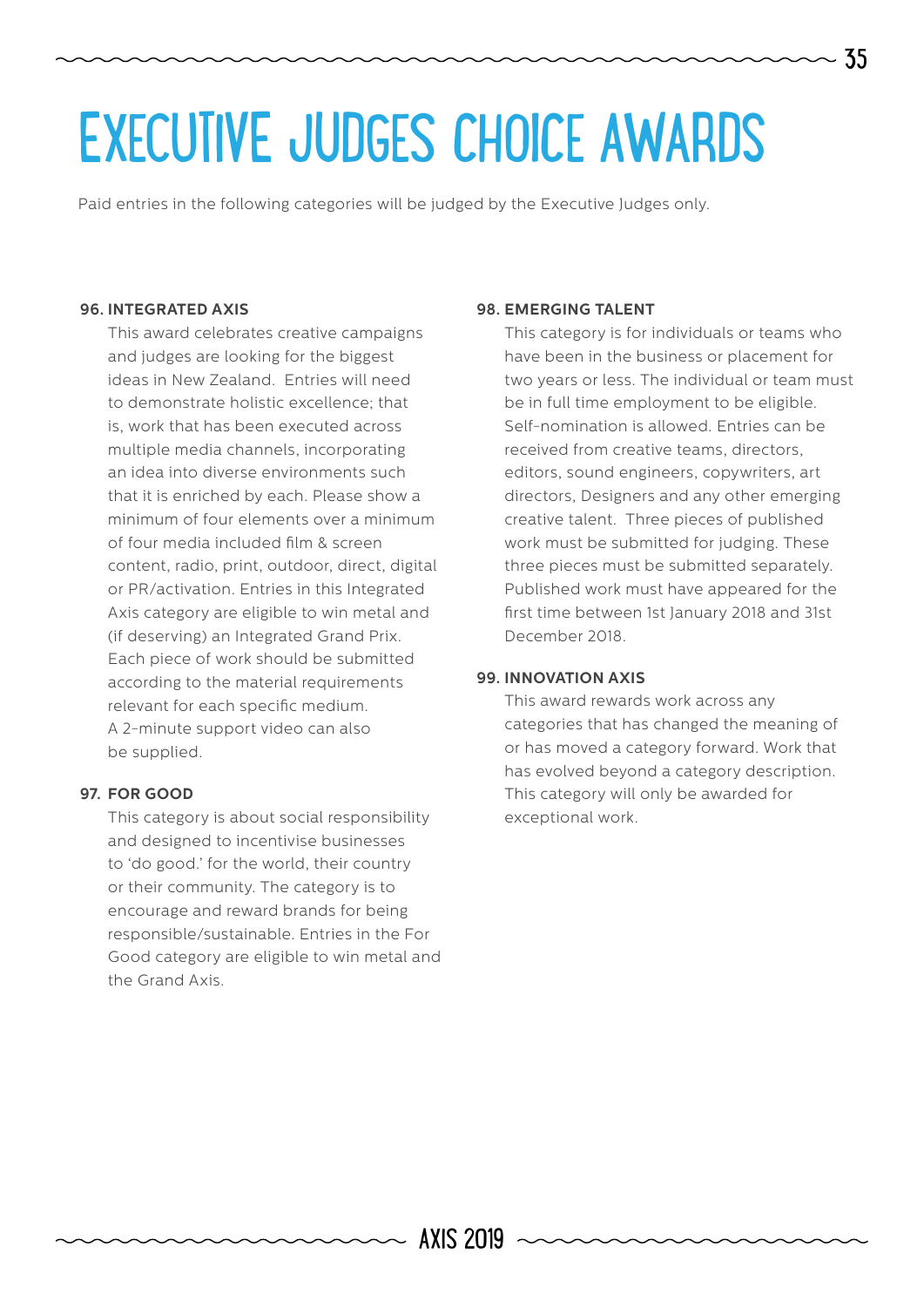### THE GRAND AWARDS

These awards cannot be entered. The winners are chosen by the Executive Judging Panel.

#### 100. **THE GOOGLE AXIS STUDENT CHALLENGE**

A well-established award, the Google Axis Student Challenge is an initiative encourage and celebrate emerging creative talent in the advertising industry. Entrants must be full-time students in advertising, design, visual communication, mass communication, marketing or a related discipline studying at least 20 hours per week. Student entries were supplied a brief by Google in July and short-listed after two rounds by an Independent judging panel in October 2018.

#### **101. GRAND PRIX**

These will be contested amongst the gold winners in any category except charity. The Grand Prix winners will be awarded to work that reflects the best International standard work only. Gold winners from the Charity category are not eligible for a Grand Prix.

#### **102. GRAND AXIS**

The single best piece of work or campaign in the last year, chosen by the Executive Judging panel.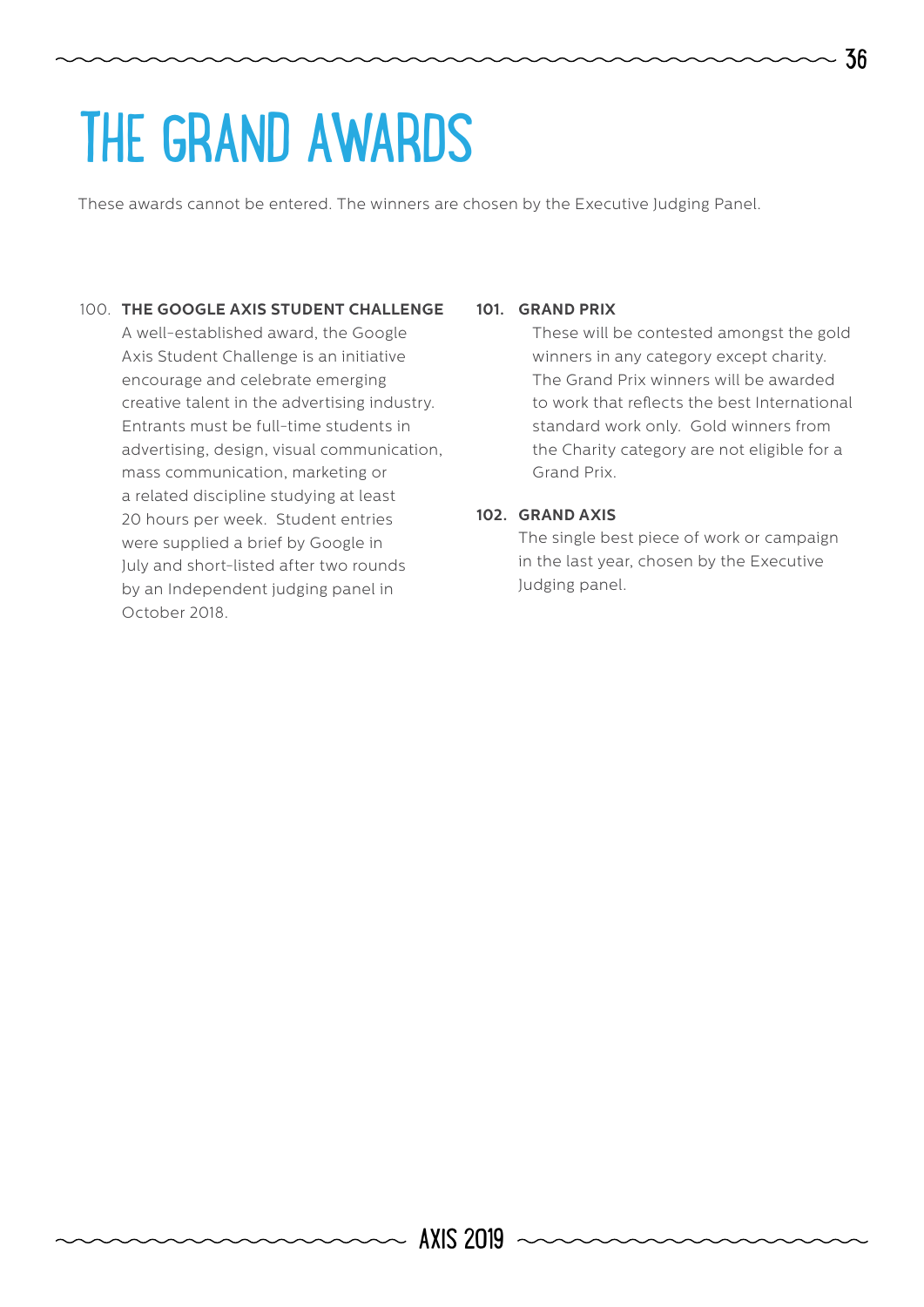# OTY AWARDS

These awards cannot be entered. These awards honour the agency, client and production company that has amassed the most points across all categories.

- 37

Grand Axis = 30 points, Grand Prix = 25 points, Gold = 20 points, Silver = 10 points, Bronze = 3 points and a finalist = 0 points

Please note that points awarded will only be awarded for the highest award received. Therefore points for the Grand Axis will not score points for the Grand Prix it received as well. Similarly, any Grand Prix winners will only receive points for the Grand Prix, not points for the gold it received.

#### **103. PRODUCTION COMPANY OF THE YEAR**

#### **104. CLIENT OF THE YEAR**

(Points allocated across all Client brands)

#### **105. AGENCY OF THE YEAR**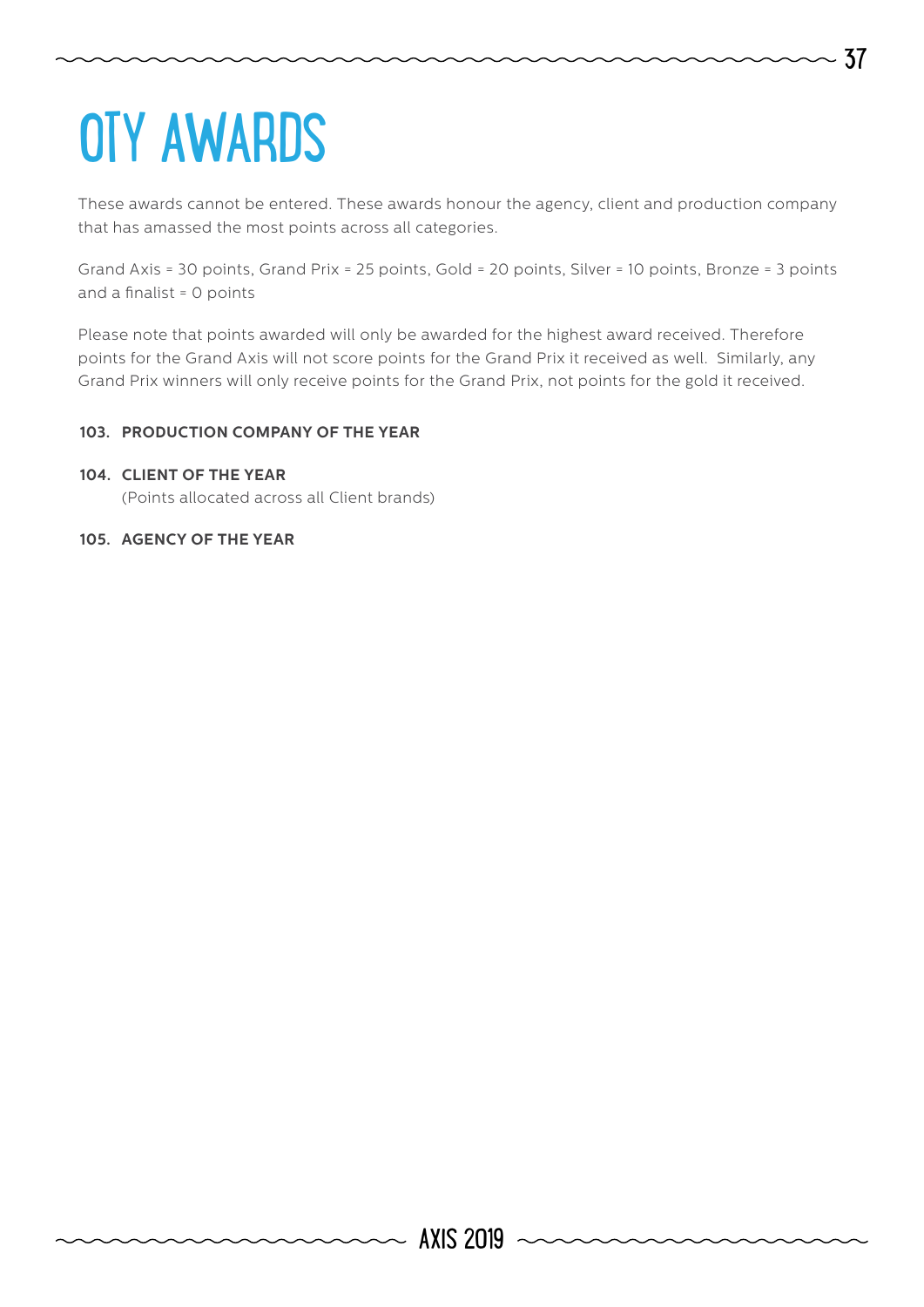# RECOGNITION AWARD

These awards cannot be entered. The recipient is chosen by the Comms Council Executive Board.

#### **106. LIFETIME ACHIEVEMENT AWARD**

A special award chosen by the Axis Awards Committee recognising the outstanding contribution made by an individual to the advertising industry.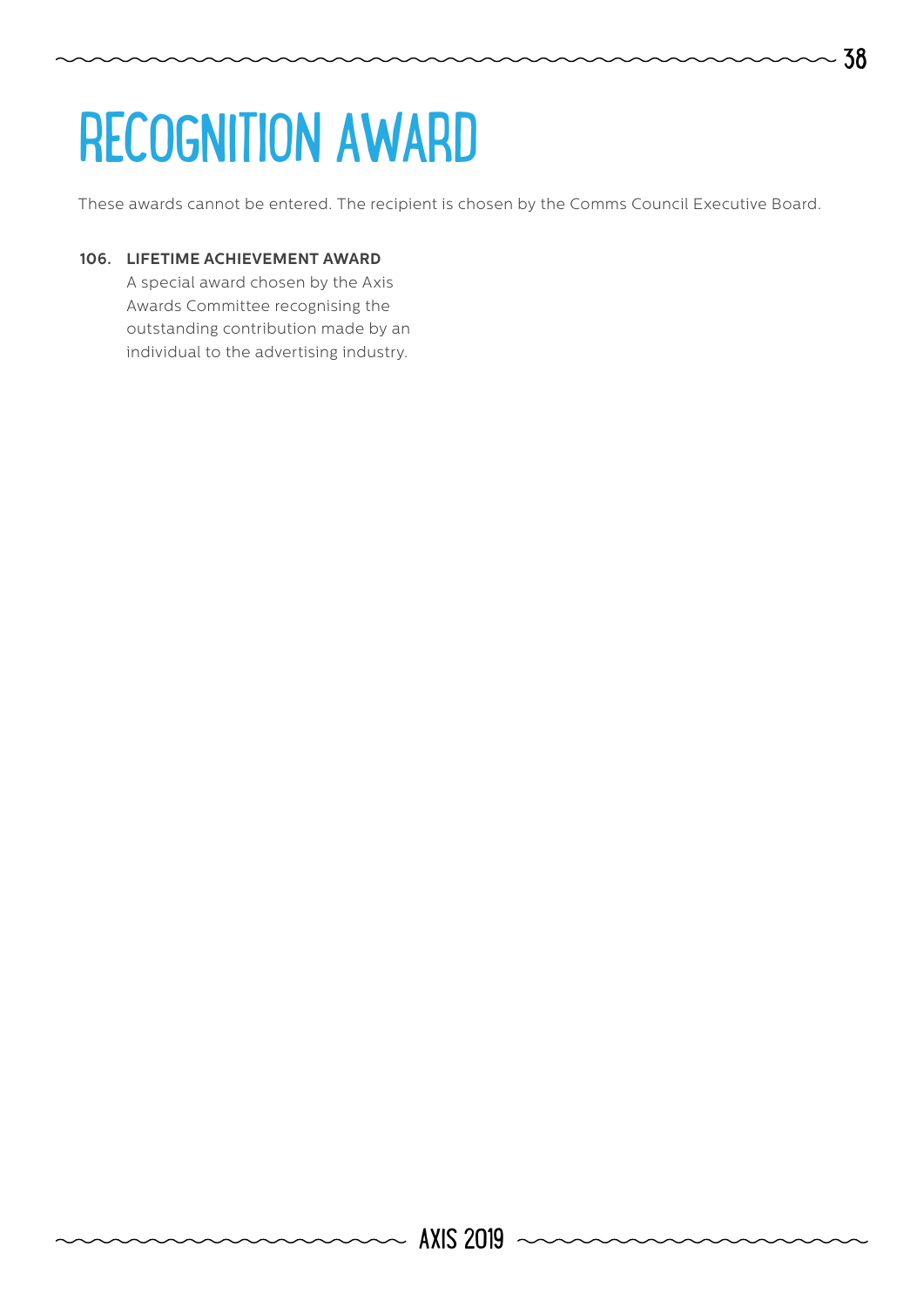## BRAND AWARD

This award must be entered online at www.awards.tcc.co.nz/axis/ by Friday 15th February. The winner will be chosen by the Executive Judging Panel. The cost to enter this award is \$500.

#### **BRAND AXIS**

This award will shine a light on the major brand-building work that has been the result of a successful creative collaboration between agency and client, here in Aotearoa. It will be awarded to both a Marketing Client and their Agency who have created excellent creative brand work for five + years.

Entries must include at least 5 - 10 campaigns produced by one agency, for one brand, through a continuous five to ten-year period. Please indicate the date and year when each campaign was launched with the submission. You will also be asked to supply a written piece explaining the evolution, iterations and development of the brand and the creative work over the period. This will be read by the Executive Judges. (No more than 500 words)

#### **REQUIREMENTS:**

#### **Entry name:**

A descriptive name is required for the Entry

### **Information to include:**

The Brand name or Client name

#### **Agency:**

The Agency

#### **Campaign Titles:**

A title for each campaign submitted as part of the entry

For each work submitted, you need to specify the main execution of the idea. i.e. Print, Website, Television, outdoor, etc

The historical work will be played at Axis should you make finalist.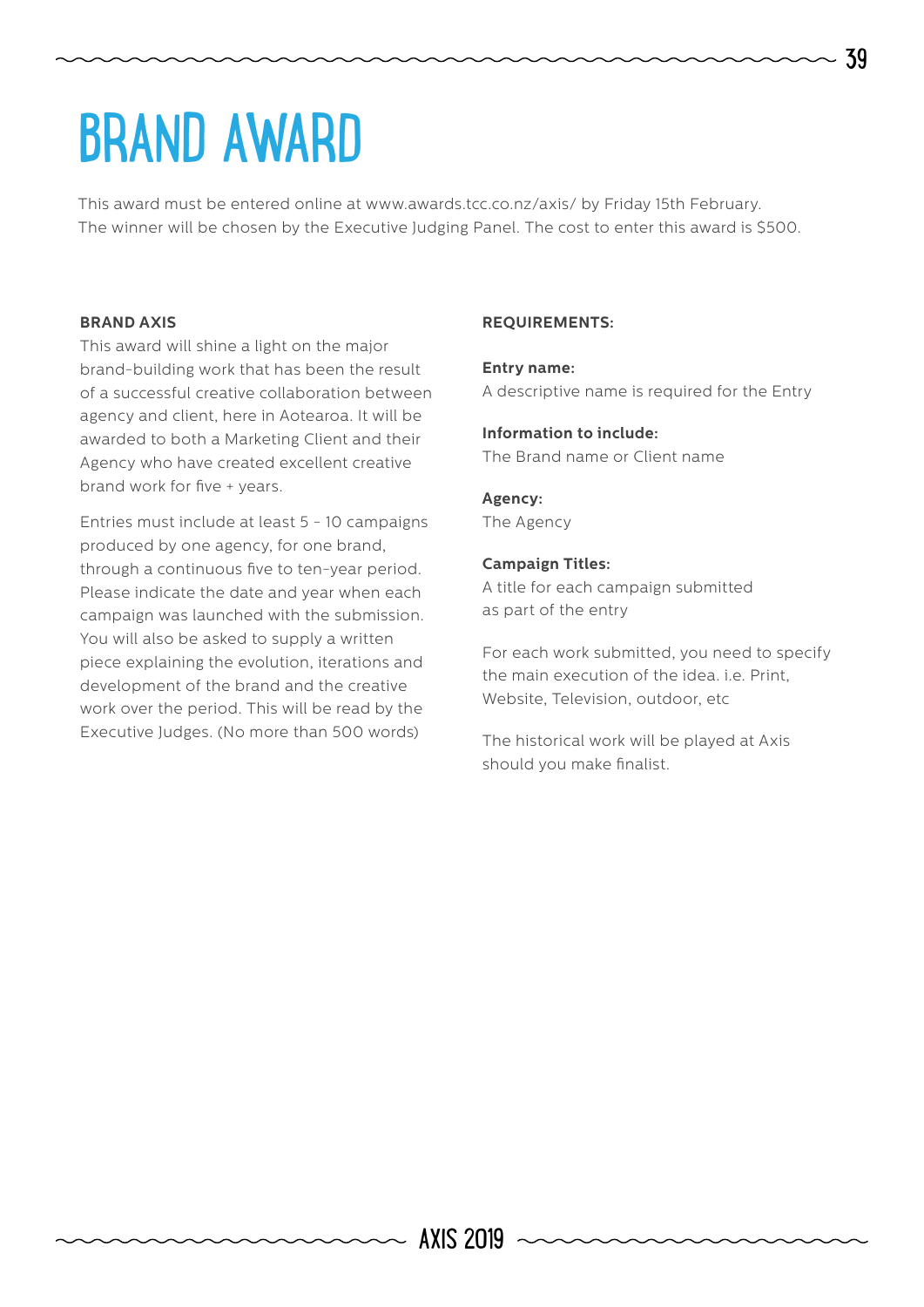

 $-40$ 

# CHECKLIST

AXIS 2019

mm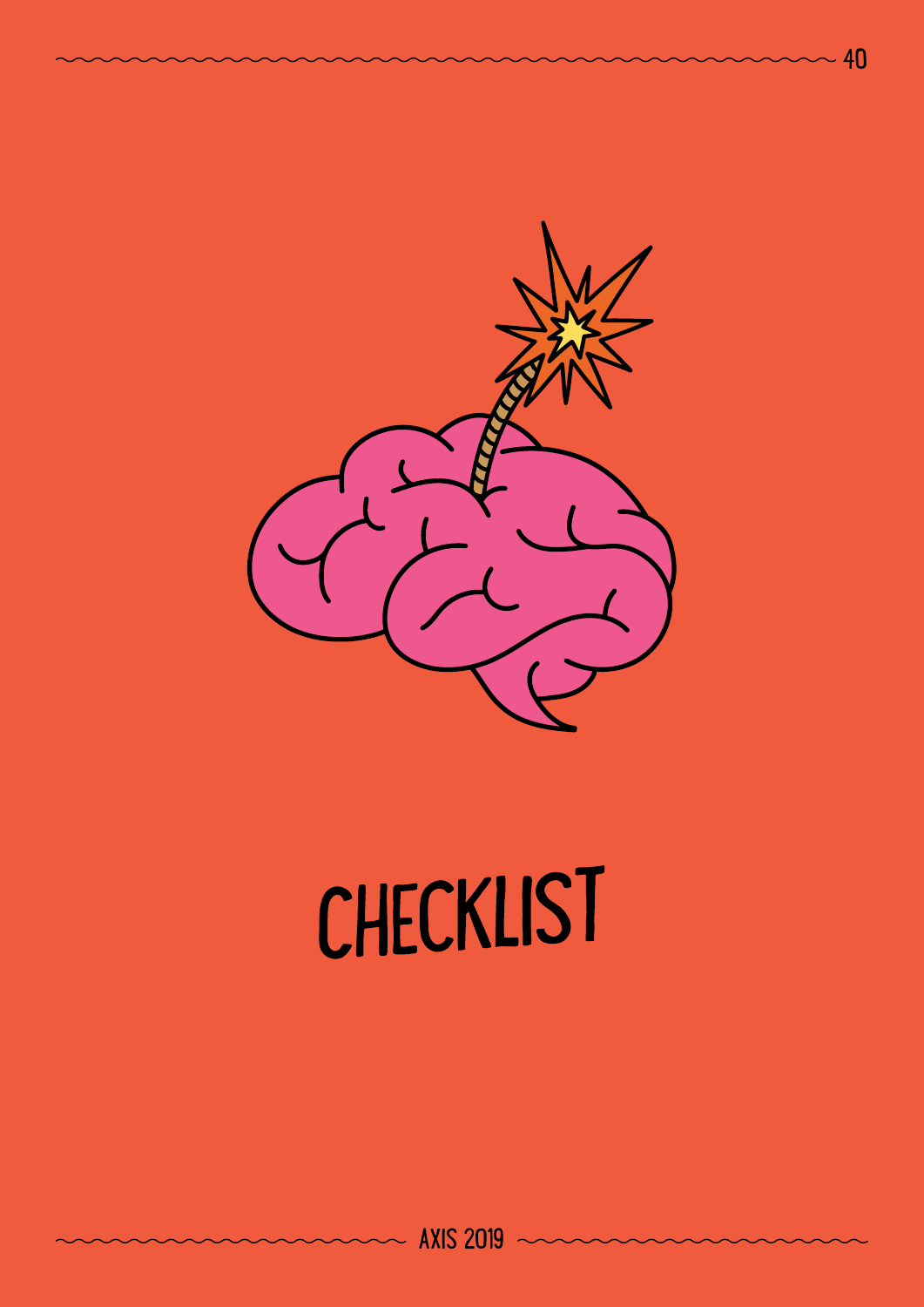### **CHECKLIST**



### **ENTRIES CLOSE:**

**4.00pm Tuesday 22 January 2019**

(Go to https://awards.tcc.co.nz/axis) axis@theconferencecompany.com



#### **LATE ENTRY EXTENSION CLOSES:**

### **4.00pm Thursday 24 January 2019.**

You must apply before the entry closing date for an extension and must pay an additional late penalty fee for each late entry.

#### **HARD COPY MATERIAL DEADLINE:**

**4.00pm Friday 1 February 2019**



#### **BRAND AXIS CLOSING DATE:**

**4.00pm Friday 15 February 2019**

#### **ENTRY FEES:**

Must accompany entry materials or be paid online. Proof of payment must be sent with the entry. Please note there is a 3% commission fee on all credit card payments.

#### **ELIGIBILITY & DECLARATION FORM:**

Must be completed, signed and accompany each entry. The form is specific to each entry.



#### **CATEGORY MATERIAL REQUIREMENTS:**

Please refer to the category material requirements on page 10 for the specific material requirements to ensure you send what is required to complete your entry. Supporting material is different for each category.

#### **CASE STUDY HYPE VIDEO:**

**Must be no longer than two minutes.** Supporting videos are not accepted in some categories. Please check the rules.



#### **SEND YOUR ENTRIES TO:**

**The Conference Company, The Axis Awards, 31C Normanby Road, Mt Eden, Auckland 1024.**